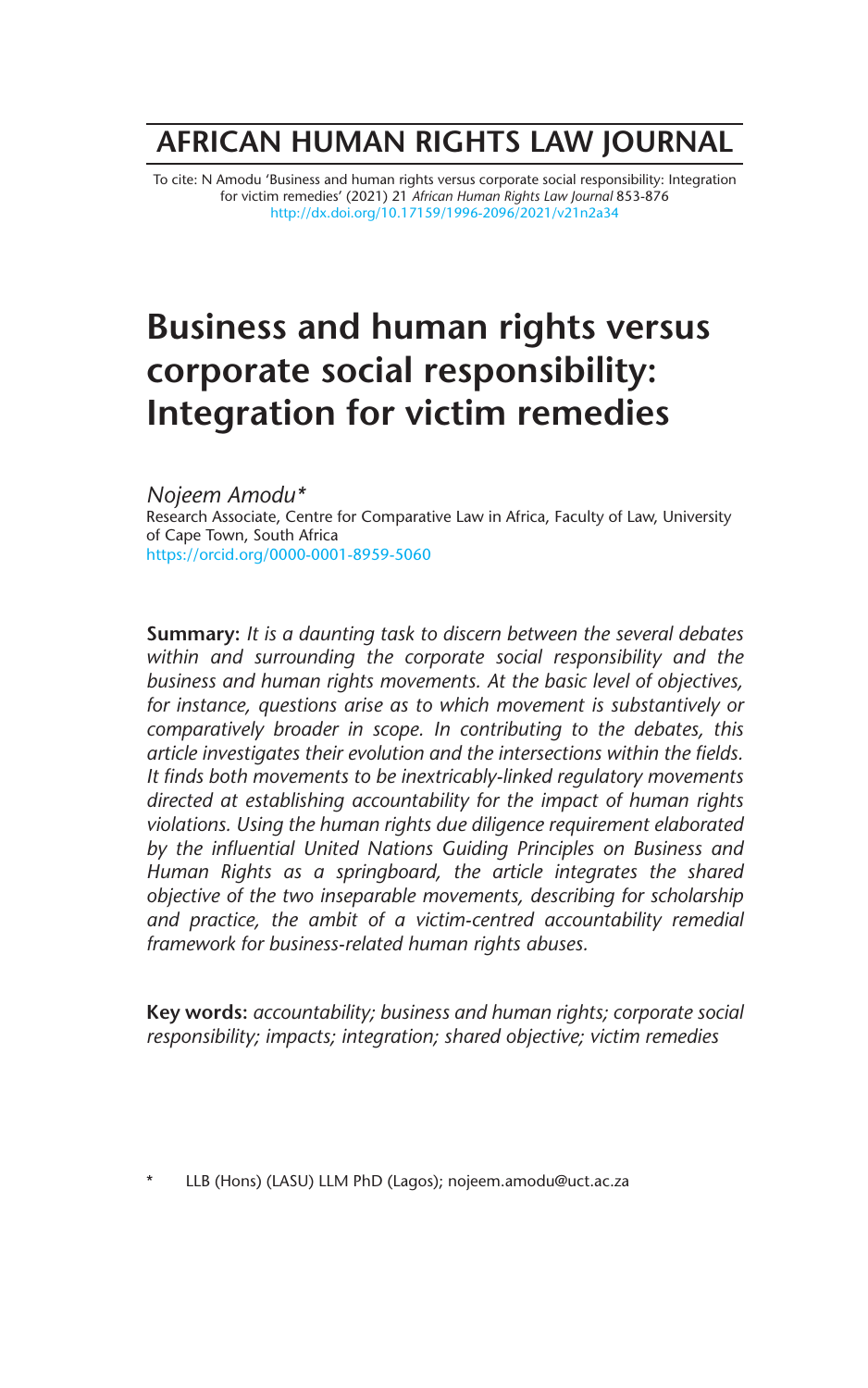### **1 Introduction**

Corporate social responsibility (CSR) is not easy to define; it even is suggested that it is impossible to give a generally-acceptable definition.<sup>1</sup> CSR has been traced to different origins including to a governance code of King Hammurabi dating to 1700 BC in ancient Mesopotamia.2 More recently, the CSR movement is traceable to government interventionist corporate governance reforms to check the raw exercise of corporate power in the United States in the 1970s.<sup>3</sup> Notwithstanding its unsettled definition and its disputed history, CSR is largely accepted as an evolving concept. It is deemed to have evolved beyond philanthropy or the idea of simply giving back to society out of corporate surplus profits.<sup>4</sup> It has become an idea geared to sensitive awareness in a complex and multi-dimensional debate which challenges the role of business in contemporary society.5 In a development of Galbraith's idea of the state exercising a 'countervailing power' as a check on raw corporate power,<sup>6</sup> Branson describes the emergence of the CSR movement within corporate governance discourse too as an effective check on the raw exercise of power by corporations.<sup>7</sup> He notes that the CSR movement in developing a practice beyond corporate charity<sup>8</sup> as an exemplum of corporate governance reform aimed at a countervail to the raw exercise of corporate power.<sup>9</sup> Bowen is the first to use the phrase 'corporate social responsibility' and notes that businesses must perform an ethical duty ensuring that the broader social impact of their decisions is considered and that businesses that fail to pay due regard to the social impact of their activities ought not to be seen as legitimate.<sup>10</sup>

<sup>1</sup> T Campbell 'The normative grounding of corporate social responsibility: A human rights approach' in D McBarnet, A Voiculescu & T Campbell (eds) *The new corporate accountability: Corporate social responsibility and the law* (2007) 529 532.

<sup>2</sup> NA Amodu *Corporate social responsibility and law in Africa* (2020) 4 5.

<sup>3</sup> D Branson 'Corporate governance "reform" and the new corporate social responsibility' (2001) 62 *University of Pittsburgh Law Review* 605 607-611.

<sup>4</sup> 'Corporation' and 'business' are terms used interchangeably in this article to connote a legal entity or an incorporated association of persons – regardless of size – carrying on commercial activities using the corporate form. Accordingly, other parts of speech and grammatical forms of these words will have corresponding meanings.

<sup>5</sup> J Jonker 'CSR wonderland: Navigating between movement, community, and organisation' (2005) 20 *Journal of Corporate Citizenship* 19 21.

<sup>6</sup> JK Galbraith *American capitalism: The concept of countervailing power* (1952) 135- 141.

<sup>7</sup> Branson (n 3) 607-610.<br>8 Beyond corporate social

<sup>8</sup> Beyond corporate social responsibility historical perspectives in the philanthropic work of wealthy business owners such as John Rockefeller, Andrew Carnegie and Henry Ford who gave away millions of dollars for social use and causes. Amodu  $(n 2)$  4 5.

<sup>9</sup> Branson (n 3) 606.

<sup>10</sup> H Bowen *Social responsibilities of the businessman* (1953) 6-10.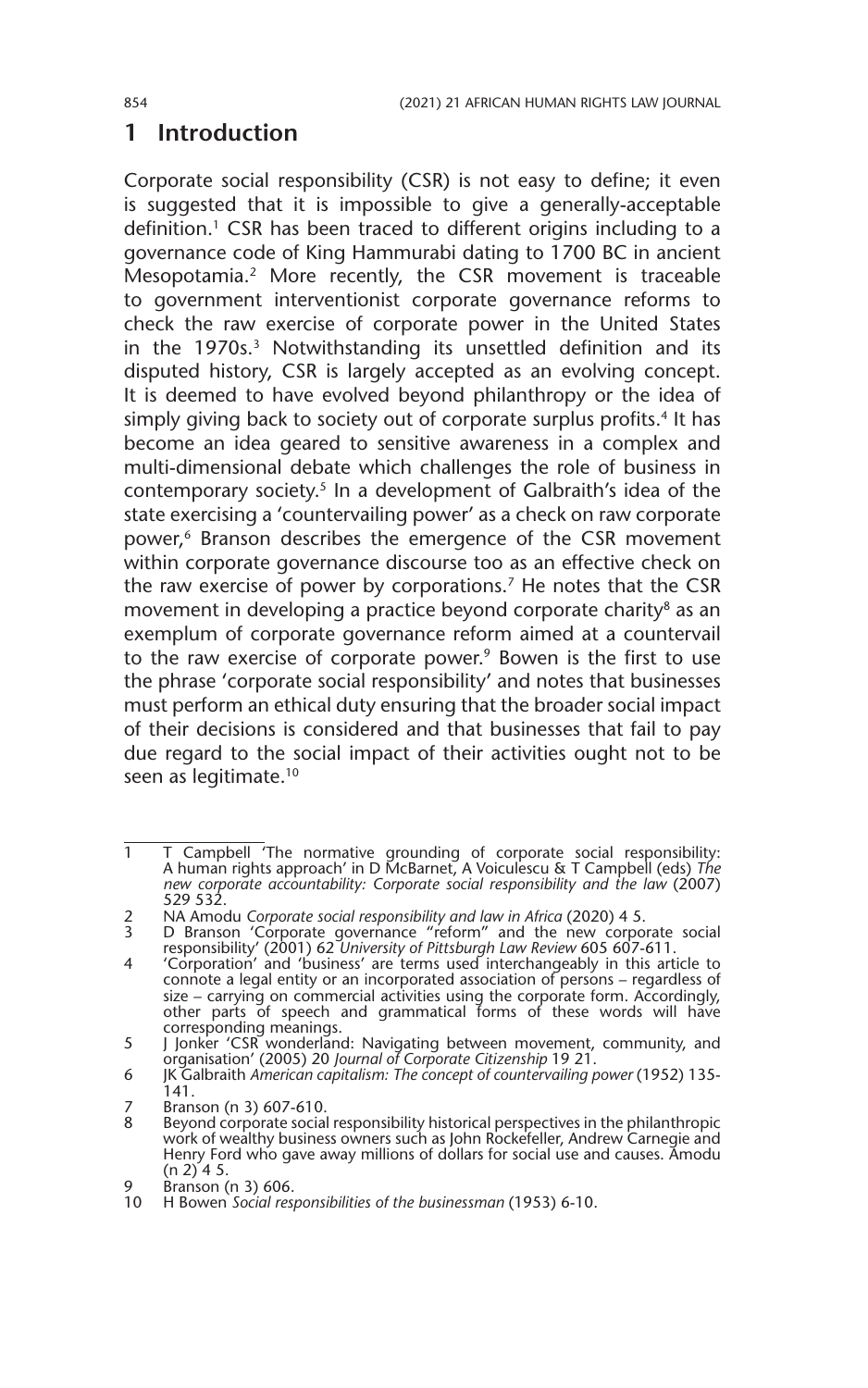The business and human rights movement involves the determination and conceptualisation of a systematic relationship between businesses and human rights.<sup>11</sup> Compared to the CSR movement, the concept of business and human rights appeared quite recently. The first discussion of business and human rights in international institutions is traced back to the 1980s with the draft United Nations (UN) Code of Conduct on Transnational Corporations.12 Significant academic attention to the movement was ignited only in the early to mid-1990s.<sup>13</sup> The late entrance of business and human rights appears to be informed by the dominant assumption in the early part of the last century that the major responsibility for protecting and advancing respect for human rights lay with government. This view limited corporations to having indirect legal responsibility for human rights abuses.<sup>14</sup> The rise in the power, influence and social control of businesses in the wake of globalisation led to the rebuttal of this assumption and, especially in the 1990s, the efficacy was queried of the formula which underpinned the allocation of responsibility for human rights between businesses and states.15

Although civil society played a part in raising concerns about the role of corporations in human rights, human rights commitments began to feature in the voluntary ethics codes of major multinational corporations following the infamous execution of Ken Saro-Wiwa and eight other Ogonis by the Nigerian government in November 1995. Summing up, the business and human rights movement is relatively recent and is about reinterpreting and redesigning the international human rights regime in a way that includes and addresses the role of non-state actors and particularly corporations as direct duty bearers.16

Having traced the evolution of the CSR and the business and human rights movements as regulatory concepts that make businesses answerable for the adverse impacts of their activities, this article investigates the intersection or nexus between the movements. Beyond the further exploration and integration of the shared objectives of the movements, the article targets delimitating

<sup>11</sup> F Wettstein 'CSR and the debate on business and human rights: Bridging the great divide' (2012) 22 *Business Ethics Quarterly* 739 742.

<sup>12</sup> Proposed Text of the Draft Code of Conduct on Transnational Corporations, 31 May 1990, UN Doc E/1990/94 12 June 1990.

<sup>13</sup> W Cragg, DG Arnold & P Muchlinski 'Guest editors' introduction: Human rights and business' (2012) 22 *Business Ethics Quarterly* 1.

<sup>14</sup> As above.<br>15 Cragg et

Cragg et al (n 13) 2, noting that globalisation gave rise to serious questions about not only the willingness but also the ability of national governments to fulfil their human rights responsibilities.

<sup>16</sup> Wettstein (n 11) 743.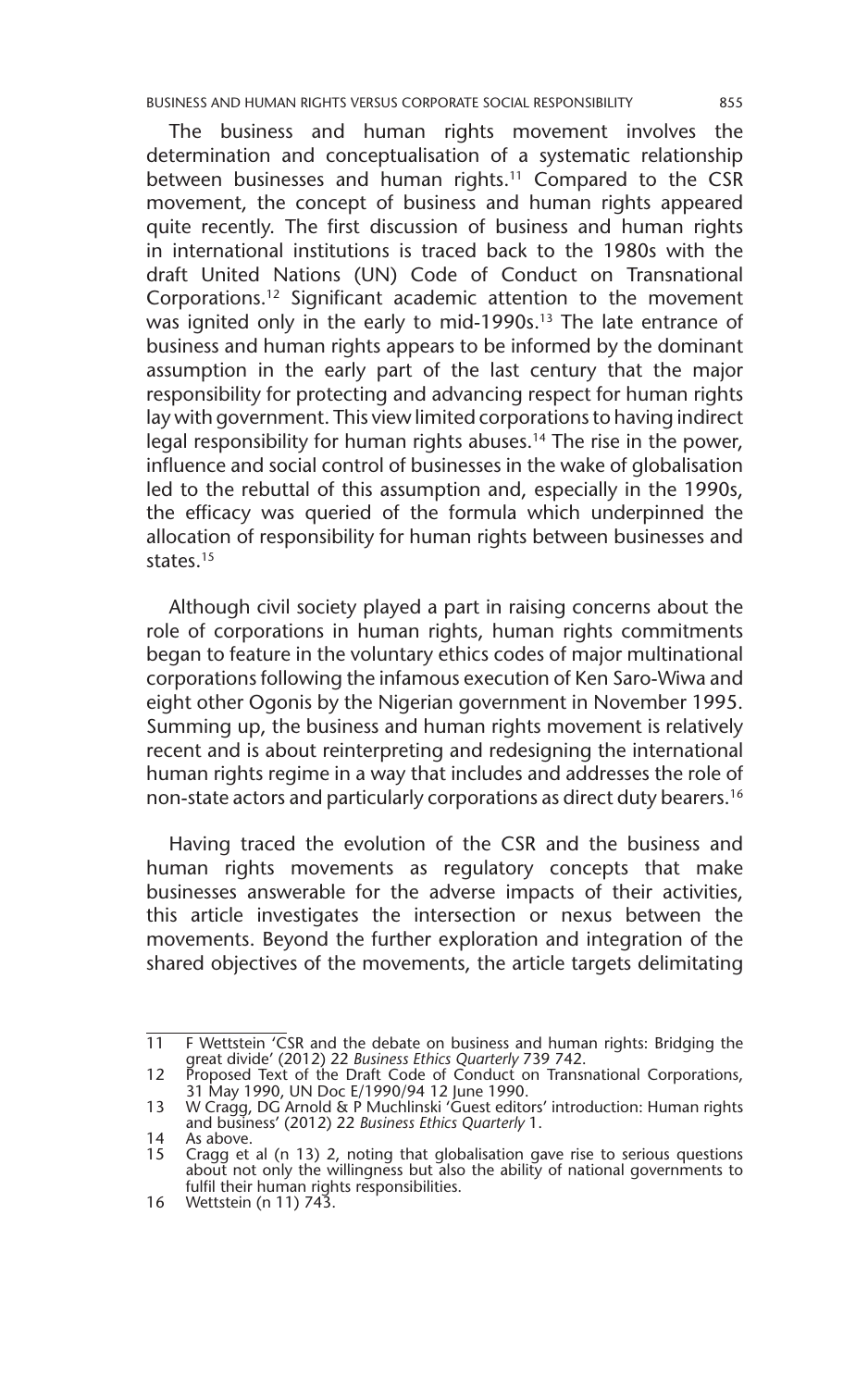the regulatory ambit of a victim-centred accountability remedial framework for business-related human rights abuses.

Structurally, the article is divided into five parts. Following this introduction, part 2 conceptually clarifies important ideas in the article and explores the relationship between the closely linked movements of CSR and business and human rights. It also integrates their shared objectives. Part 3 investigates the extent to which businesses may be liable to fulfil human rights obligations and the limits, if any, of the human rights to be fulfilled. Part 4 uses the human rights due diligence requirement of the United Nations Guiding Principles (UNGPs) as a springboard to describing a victimfocused remediation framework. The recommended framework targets ensuring corporate responsibility and accountability for impacts related to human rights abuses. Part 5 concludes the article.

#### **2 Corporate social responsibility versus business and human rights: Clarifications, gaps and intersections**

The ambit of the human rights discussed in this article should be clarified. Human rights have been defined in terms of ethics and morality.17 Therefore, a human right is an especially urgent and morally-justified claim that a person has, simply by virtue of being a human and independently of membership of a particular nation, class, sex, or ethnic, religious or sexual group.18 Put differently, human rights are fundamental inalienable and inherent rights to which a human is entitled simply by virtue of being a human person regardless of nationality, place of residence, sex, national or ethnic origin, colour, religion, language or any other status.<sup>19</sup> The rights are said to be held by humans prior to and independently of any legal or institutional rules. Therefore, as the most important and fundamental category of moral rights, their violations always denote a form of humiliation, that is, a form of disregard of a human being's human dignity.<sup>20</sup> It must be noted that the foundation of human rights in human morality or as inherently and inalienably entitled

<sup>17</sup> Immanuel Kant in his 1797 work *Die Metaphysik der Sitten (The metaphysics of morals),* eg, defined rights as 'moral capacities for putting others under obligations'. I Kant *The metaphysics of morals* trans Mary Gregor (1996) 30.

<sup>18</sup> M Nussbaum 'Capabilities and human rights' in P de Greiff & C Cronin (eds) *Global justice and transnational politics: Essays on the moral and political challenges of globalisation* (2002) 135. 19 E Giuliani 'Human rights and corporate social responsibility in developing

countries' industrial clusters' (2016) 133 *Journal of Business Ethics* 39 40.

<sup>20</sup> J Feinberg *Rights, justice, and the bounds of liberty. Essays in social philosophy*  (1980) 151; Wettstein (n 11) 740 741.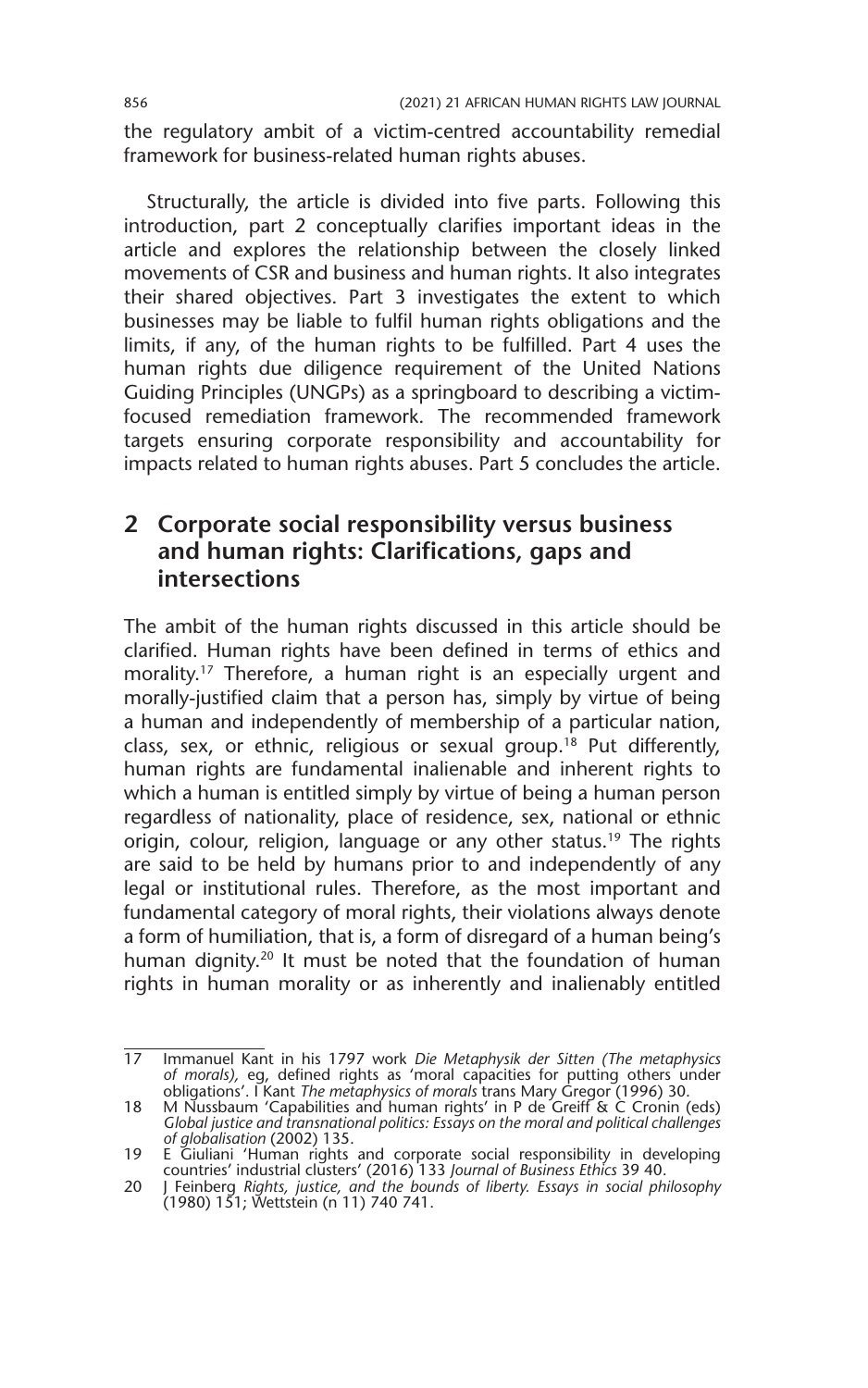to by humans appears queried in recent times. For instance, there is precedent for filing for property-based claims for human rights protection by businesses in relation to intellectual property rights held by them. This protection was successfully claimed in the case of *Annheuser-Busch, Inc v Portugal<sup>21</sup>* where, after reviewing cases where property rights had been asserted with respect to patents and copyrights, the European Court of Human Rights (European Court) concluded that article 1 of Protocol  $1^{22}$  is applicable to intellectual property as such and, therefore, concluded that corporate-held intellectual property rights are property interests subject to protection under the human rights framework in Europe. To be clear, the human rights conception in this article is rooted not in morality, but in law or legal obligations<sup>23</sup> and, therefore, may be claimed by juristic persons within the confines of the law. The article discusses human rights in terms of legal or quasi-legal obligations enforced by the state or other international organisations (such as the UN) engaged in global governance.<sup>24</sup>

Supporting the central theme of this article is to further clarify the conceptual ambit of CSR. The CSR movement essentially is regulatory, it is about the acceptance or imposition of constraint upon the narrow pursuit of the profit goal in the wider public interest.25 Also, it may be described as a corporate governance and business management model through which companies are held responsible for the economic, social and environmental impacts of their operations, $26$  and with which businesses remain competitive, managing risks associated with balancing their legal, ethical, social, economic and discretionary responsibilities.<sup>27</sup> CSR has

<sup>21</sup> App 73049/01, 45 Eur HR Rep 36, 78 (Grand Chamber 2007). Protocol to the Convention for the Protection of Human Rights and Fundamental Freedoms art 1, Paris, France, 20 March 1952.

<sup>23</sup> JD Bishop 'The limits of corporate human rights obligations and the rights of for-profit corporations' (2012) 22 *Business Ethics Quarterly* 124-139.

<sup>24</sup> A Ramasastry 'Corporate social responsibility versus business and human rights: Bridging the gap between responsibility and accountability' (2015) 14 *Journal of Human Rights* 237 240.

<sup>25</sup> J Parkinson 'Corporate governance and the regulation of business behaviour' in S Macleod (ed) *Global governance and the quest for justice Volume II, Corporate governance* (2016) 3 4.

<sup>26</sup> Against its earlier narrow definition, the EU in 2011 clarified its CSR concept in a broader definition as 'the responsibility of enterprises for their impacts on society'. Sec 3.1 of the EU, Communication from the Commission to the European Parliament 'The Council, the European Economic and Social Committee and the Committee of the Region: A renewed European Union strategy 2011–14 for corporate social responsibility' COM (2011) 681 Final 6; also AG Scherer & G Palazzo 'Toward a political conception of corporate responsibility: Business and society seen from a Habermasian perspective' (2007) 32 *Academy of Management Review* 1096.

<sup>27</sup> N Amodu 'Corporate social responsibility and economic globalisation: Mainstreaming sustainable development goals into the AfCFTA discourse' (2020) 47 *Legal Issues of Economic Integration* 71 75.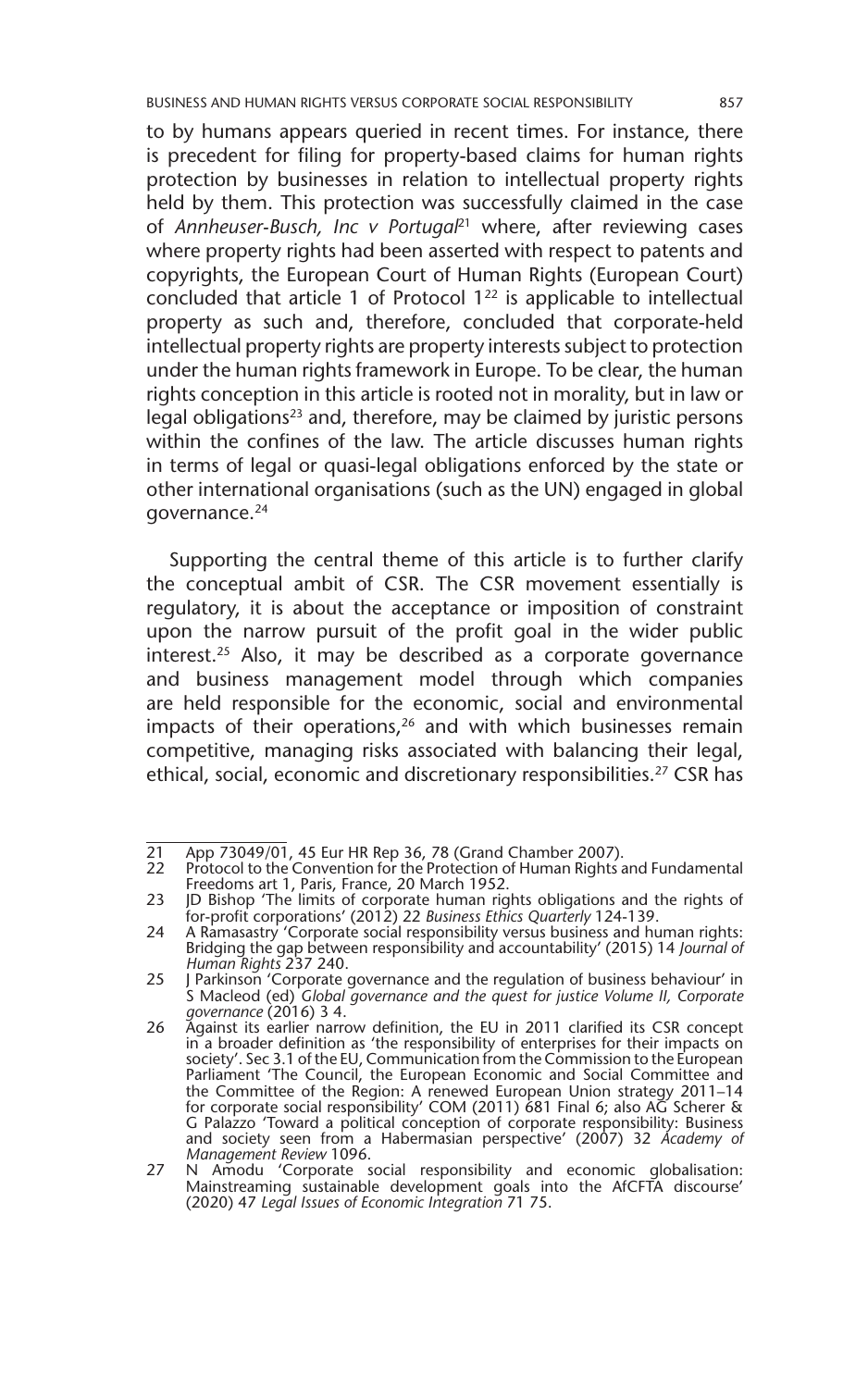become about corporate accountability for impacts on corporate stakeholders including employees, creditors, customers, suppliers, contractors, local communities and host governments among other stakeholders.28 Although 'corporate accountability' and 'corporate liability' have been semantically differentiated,<sup>29</sup> this article uses the terms interchangeably to represent instances of liability to be called to account or legal obligations to answer for responsibilities or conducts. Therefore, corporate accountability for human rights, for instance, would mean corporate liability for legal obligations on a business to be responsible and account or answer for adverse human rights impacts.

CSR is a neutral idea. $30$  As a regulatory concept, it may instrumentally be used as a countervailing power by the state to check adverse human rights impacts the result of the raw exercise of corporate power, $31$  it may also be self-regulatorily used by the business community to manage risks associated with balancing their legal, ethical and socio-economic responsibilities in the wider societal context. Therefore, there is nothing inherently voluntary or mandatory about the CSR movement or about making businesses behave responsibly and accountably. Different regulatory techniques may be adopted across national or intergovernmental levels whether rule-based, principle-based, soft law, hard law, voluntary, mandatory or a smart mix of all of the above. In this light, Garriga and Mêlé describe different theoretical perspectives expanding the ambit of CSR. Their classification of CSR perspectives and theories – into instrumental, political, integrative and ethical – generally is accepted as representing a brilliant account of the foremost academic debate on CSR.32

Not unrelated to the effects of globalisation and the increased power and roles of corporations beyond commercial activities, CSR political perspectives have grown in influence.33 For instance, Scherer

<sup>28</sup> The stakeholder group in businesses varies depending on size, the nature of business or transaction involved, the time in question, among other factors. Amodu (n 2) 48 49.

<sup>29</sup> N Bernaz 'Enhancing corporate accountability for human rights violations: Is extraterritoriality the magic potion?' (2013) 117 *Journal of Business Ethics* 493 494.

<sup>30</sup> N Amodu 'Sustainable development and corporate social responsibility under the 2018 petroleum host and impacted communities development trust Bill: Is Nigeria rehashing past mistakes?' (2019) 4 *African Journal of Legal Studies* 319 324.

<sup>31</sup> Branson (n 3) 608; Galbraith (n 6) 141; see also specific laws at nn 83 and 84 below.

<sup>32</sup> E Garriga & D Mêlé 'Corporate social responsibility theories: Mapping the territory' (2004) 53 *Journal of Business Ethics* 53 65.

<sup>33</sup> K Buhmann 'Public regulators and CSR: The "social licence to operate" in recent United Nations instruments on business and human rights and the juridification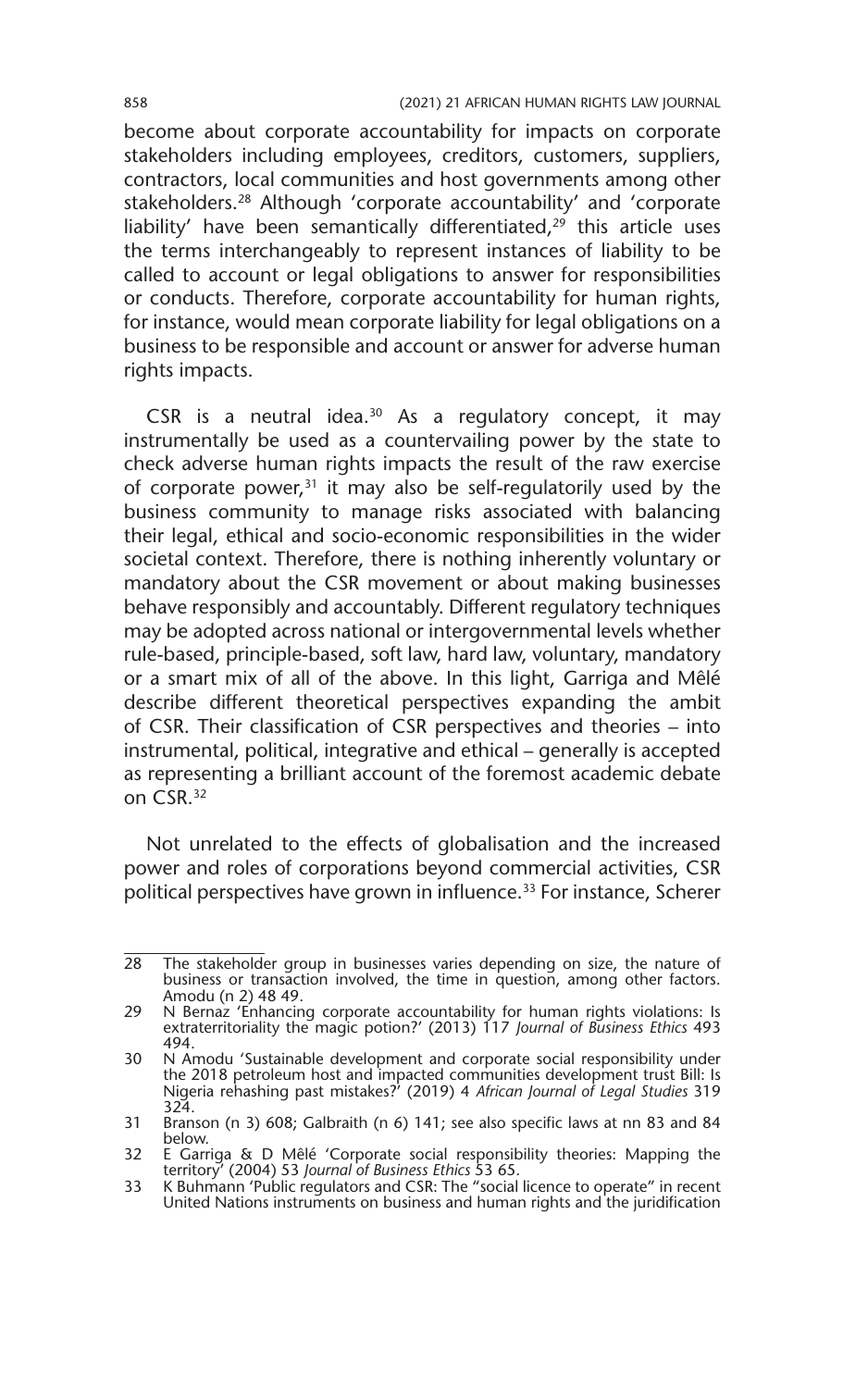and Palazzo, underscoring the interwoven nature of the hitherto traditional roles of business and state actors, give their perspective on a 'political CSR' as being about 'an extended model of governance with business firms contributing to global regulation and providing public goods'.<sup>34</sup> The CSR discourse, therefore, is not necessarily a discussion about corporations only; its topics and regulatory ideas also pertain to non-corporate actors including the state in seeking a countervailing force to the raw exercise of corporate power. To this end the elaborate principles, and commentaries within the three differentiated but complementary pillars of the Guiding Principles on Business and Human Rights: Implementing the United Nations 'Protect, Respect and Remedy' Framework (UNGPs)<sup>35</sup> not only describe how corporations may behave responsibly in society but also clarify the role of state actors in ensuring that corporations within their jurisdictions are well behaved. Technically, therefore, states have CSR (accountability for impacts) obligations, including business-related state obligations to safeguard human rights from any negative social, environmental, and economic impacts of corporate activities.

Having shown that CSR transcends the practice of corporate charity, it is useful to explain why the idea of limiting the CSR discourse to philanthropy appears to have endured especially in the Global South. The Achilles heel in the debate is voluntariness.<sup>36</sup> Associating CSR with voluntary donations beyond legal requirements or giving back to society out of corporate surplus became entrenched in business communities and was promoted as the official position in a large economy and host to many of the largest multinational enterprises, the European Union (EU).<sup>37</sup>

of CSR' (2016) 136 *Journal of Business Ethics* 699 710.

<sup>34</sup> AG Scherer & G Palazzo 'The new political role of business in a globalised world: A review of a new perspective on CSR and its implications for the firm, governance, and democracy' (2011) 48 *Journal of Management Studies* 900 901.

<sup>35</sup> J Ruggie 'Final report of the special representative of the secretary-general on the issue of human rights and transnational corporations and other business enterprises' endorsed as the 'Guiding principles on business and human rights: Implementing the *United Nations' protect, respect and remedy framework*' (UNGPs) A/HRC/17/31, 21 March 2011, http://www.ohchr.org/documents/ issues/business/A.HRC.17.31.pdf (accessed 7 June 2021).

<sup>36</sup> For criticism of voluntary conceptualisation, see Parkinson (n 22) 4-7; H Ward 'Corporate social responsibility in law and policy' in N Boeger, R Murray & C Villiers (eds) *Perspectives on corporate social responsibility* (2008) 8 11; C Villiers 'Corporate law, corporate power and corporate social responsibility' in Boeger et al (above) 96 100.

<sup>37</sup> A Green Paper issued by the European Commission in 2001 defined CSR as 'a concept whereby companies integrate social and environmental concerns in<br>their business operations and in their interaction with their stakeholders on a<br>voluntary basis'. European Union 'Communication of European Union commission green paper on promoting a European framework for corporate social responsibility' COM (2001) 366 Final 18 July 2001. While not specifically mentioning CSR, the Organisation for Economic Cooperation and Development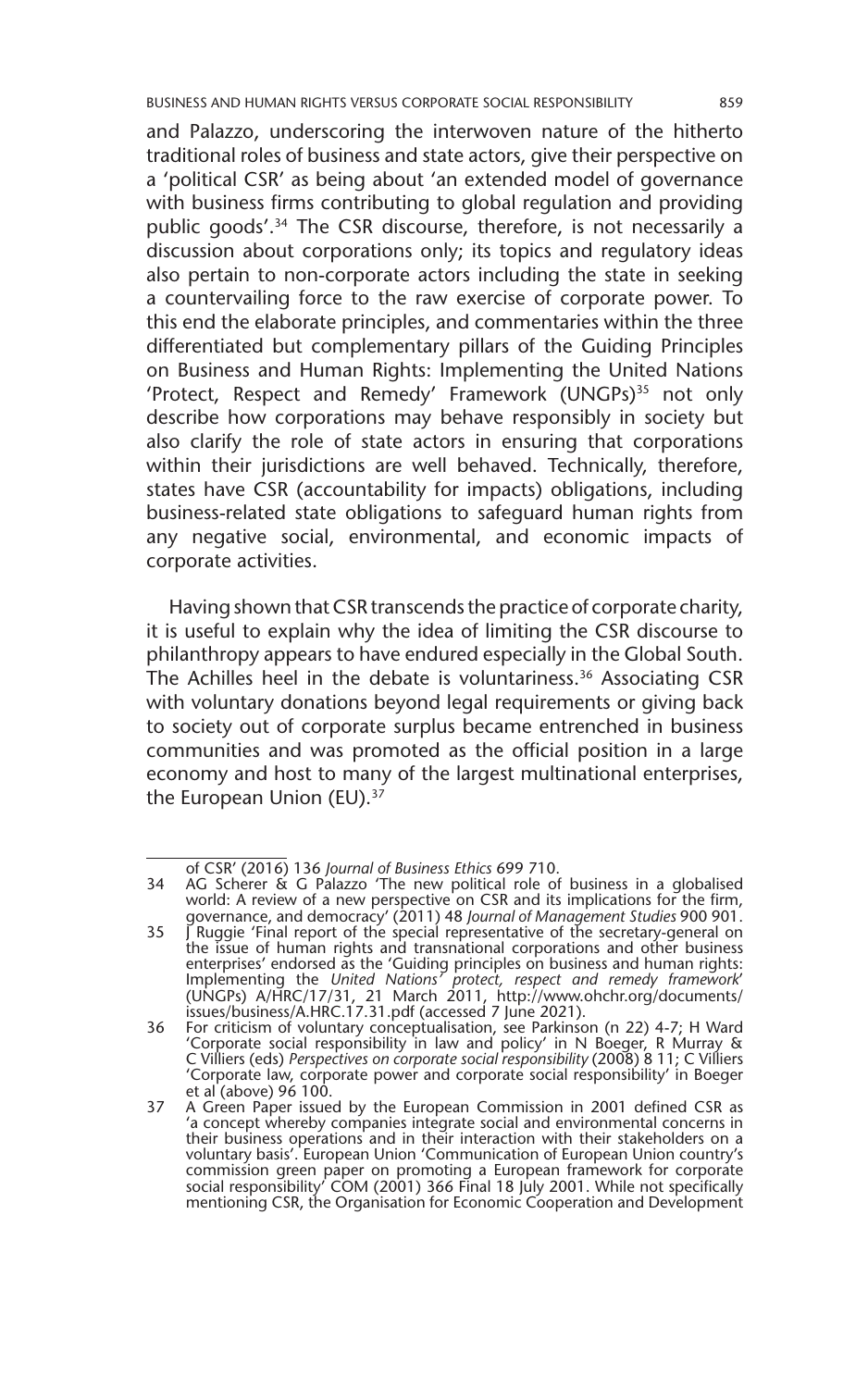The debate has since moved on, especially in the Global North, as voluntariness appears, with minimal exceptions, no longer fundamentally linked to CSR. The EU changed course in its 2011 communication, deviating from its 2001 earlier voluntarism-based approach, broadly defining CSR in terms of the 'responsibility of enterprises for the impact on society'.<sup>38</sup> In the renewed EU CSR policy framework corporations are now expected to identify, prevent and mitigate possible adverse impacts which their activities may have on society.<sup>39</sup> However, the harm already has been done as the conception of CSR influenced emerging economies and is still restrictively construed as voluntary corporate philanthropy and undertaking community development projects.40

The failure until recently to see CSR as neutral in developed economies also impacted the business and human rights debates because it was assumed that the CSR movement focused only on social and environmental matters and did not integrate concerns for corporate-related human rights abuses, $41$  whereas the reality is that CSR scholarship has moved beyond voluntary corporate charity and had incorporated human rights as part of its core topic. However, CSR scholars often did not specifically identify the issues as being about human rights. The disconnect, therefore, seems to be that while many business and human rights scholars assumed that CSR advocates addressed something different from corporate responsibility and accountability including human rights impacts, both movements are in agreement in terms of making businesses answerable for the socio-economic and environmental impacts of corporate activities. Wettstein summarised this view as follows:<sup>42</sup>

To be sure, these elaborations ought not to imply that CSR has avoided or downright ignored human rights issues; in fact, many of the problems that CSR scholars are regularly dealing with are, at their core, human rights problems. Rather, the problem is that they have seldom truly been addressed as such. For the reasons stated above, they have been addressed not in the terminology of justice, but often in that of

<sup>(</sup>OECD) appear to also define CSR in light of a set of 'voluntary principles and standards for responsible business conduct consistent with applicable laws'. *OECD guidelines for multinational enterprises* (2011) 13.

<sup>38</sup> European Union Communication from the Commission to the European Parliament, The Council, The European Economic and Social Committee and the Committee of the Region: *A renewed European Union strategy 2011-14 for corporate social responsibility* COM (2011) 681 Final 6.

<sup>39</sup> European Union (n 38) para 8.

<sup>40</sup> Amodu (n 2) 17.

Ramasastry (n 24) 239; S Waddock & N Smith 'Relationships: The real challenge of corporate global citizenship' (2000) 105 *Business and Society Review* 47.

<sup>42</sup> Wettstein (n 11) 751; also F Wettstein 'Beyond voluntariness, beyond CSR: Making a case for human rights and justice' (2009) 114 *Business and Society Review* 125 (citations omitted).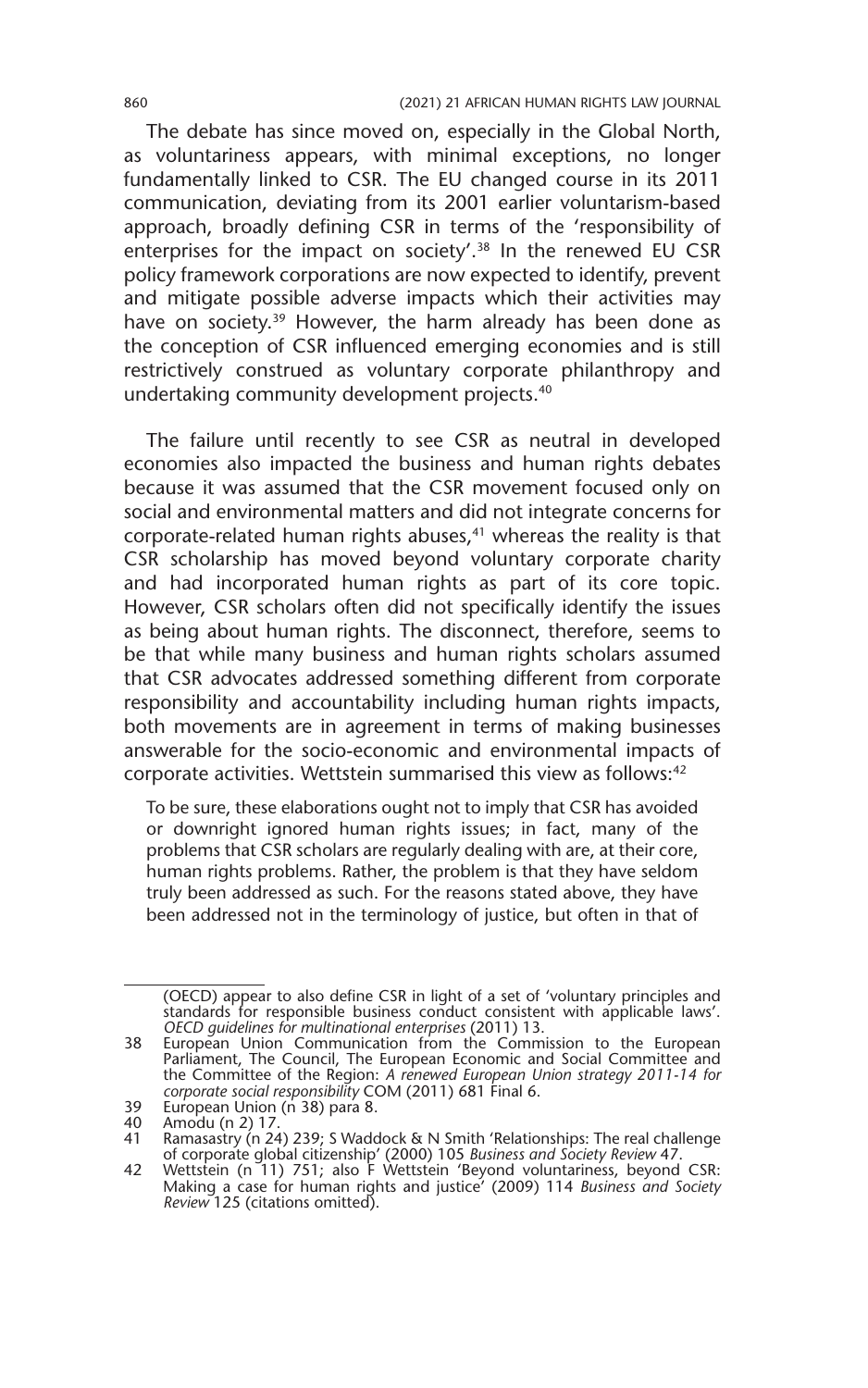virtue and beneficence or even philanthropy and charity. This not only sells CSR's own importance and relevance short, but it threatens to empty human rights of the moral urgency that constitutes and defines their very nature as the most fundamental claims and imperatives on the moral spectrum.

These views may hold sway for CSR scholars writing about business and human rights and, although not specifically describing it, a similar approach is correct for business and human rights scholars who discuss topics at the heart of the CSR movement without labelling them. Part 1 of this article alluded to the origins of CSR as a countervailing force by which the state checked the raw exercise of corporate power in society. As is evident from the earlier described origin of business and human rights, the business and human rights movement and writings also are regulatory discussions about countervailing the powerful influence of corporations and redistributing responsibilities, making business accountable for their human rights impacts on society as direct duty bearers.<sup>43</sup>

The inextricable connection between the regulatory movements of CSR and business and human rights which renders nugatory any attempt to compartmentalise them appears in their ultimate link to the proposals presented by Professor John Ruggie, first within the framework of the United Nations Global Compact (UNGC)<sup>44</sup> and thereafter with the UNGPs. Ruggie's work is pivotal to these movements; from 1997 to 2001 he served as UN Assistant Secretary-General for Strategic Planning, a post created specifically for him by then Secretary-General, the late Kofi Annan. His areas of responsibility included assisting Mr Annan in establishing and overseeing the UNGC which, as the world's largest CSR initiative, enjoins businesses to support and respect the protection of internationallyproclaimed human rights in their sphere of influence. His work from 2005 to 2011 as the UN Secretary-General's Special Representative on Business and Human Rights culminated in the Human Rights Council unprecedentedly and unanimously endorsing UNGPs.

<sup>43</sup> While not specifically labelled as human rights obligations on businesses, there are a few statutory provisions in Africa and around the world from which human rights and CSR obligations on businesses may be deduced. Eg, see sec 12(1) of Ghana's Constitution of 1992 with Amendments through 1996; sec 15 of the Constitution of the Republic of Malawi 1994, as amended; sec 8 of the<br>Constitution of the Republic of South Africa, 1996; sec 2 of the Constitution of<br>Zimbabwe 2013; sec 20 of the Constitution of Kenya 2010; see also n 81 below.

<sup>44</sup> United Nations Global Compact, http://www.unglobalcompact.org (accessed 7 June 2021).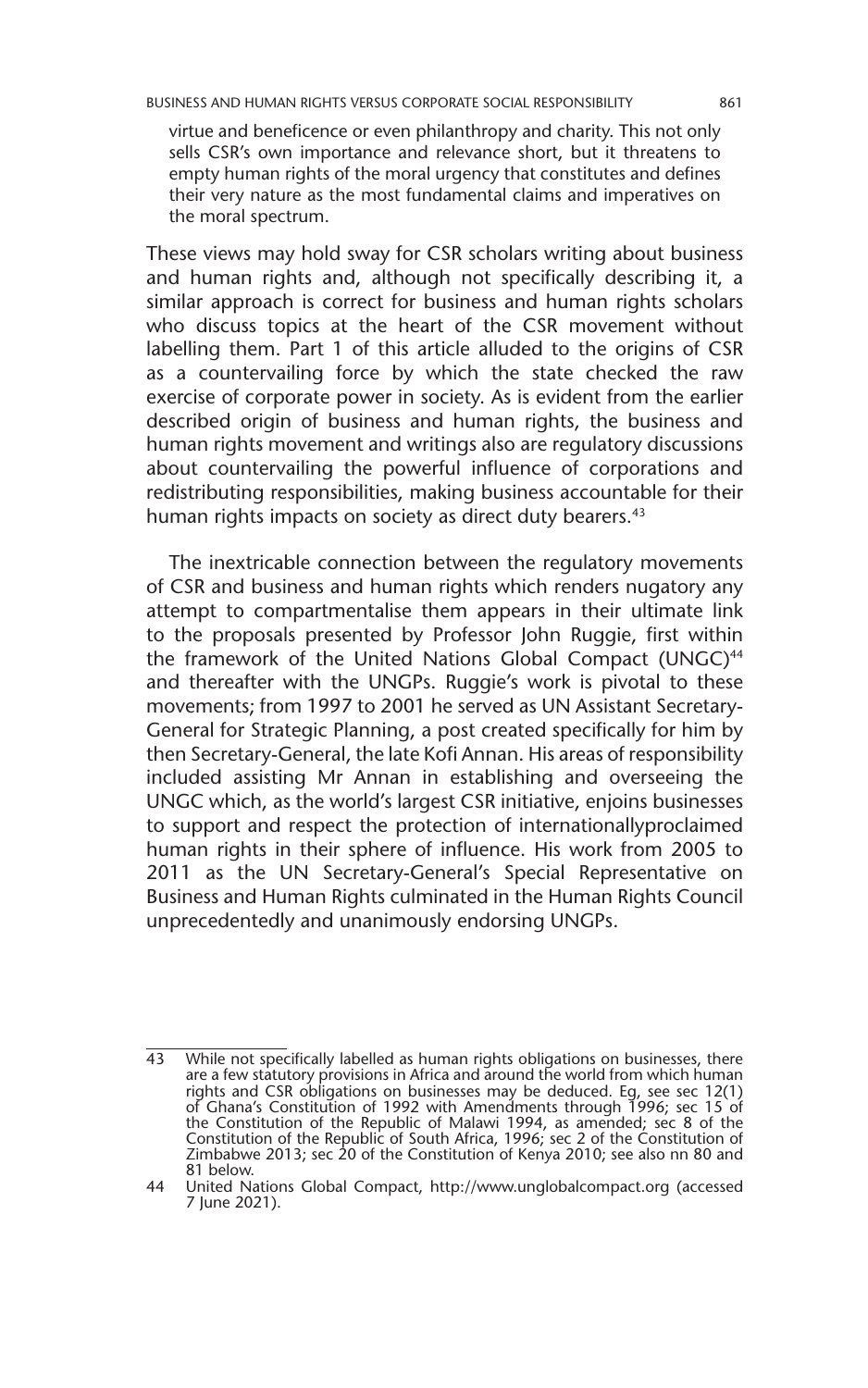Criticism45 has trailed the UNGPs in the business and human rights regulatory movement, but it remains firmly embedded in the current regulatory ecosystem for business and human rights<sup>46</sup> and has successfully elaborated the implications of existing standards and practices for states and businesses by integrating them into a single comprehensive template providing a global common platform for action.<sup>47</sup> These international instruments are vital to any CSR and business and human rights debate as, although based on voluntary commitment by businesses, they clearly articulate the central theme that CSR and business and human rights really are neutral regulatory ideas about corporate responsibility and accountability<sup>48</sup> for impacts as there is nothing inherently voluntary, soft law, hard law or mandatory about them. The UNGPs, for instance, confirm that states owe the obligation to ensure businesses respect human rights and promote this practice through 'smart' regulation which confers the regulatory latitude afforded states for a mixture of incentives, soft guidance and hard law.49

It can be questioned whether the CSR movement is broader in scope than the business and human rights movement despite their being linked. It is contended that business and human rights is a broader construct than CSR as business and human rights contemplates an explicit and essential role for the state in supervising their corporate citizens.50 This argument is based on the view that CSR by contrast

<sup>45</sup> LC Backer 'Considering a treaty on corporations and human rights: Mostly failures but with a glimmer of success' in JL Cernic & N Carrillo-Santarelli (eds) *The future of business and human rights* (2018) 92 93; S Deva 'Alternative paths to a business and human rights treaty' in JL Cernic & N Carrillo-Santarelli (eds) *The future of business and human rights* (2018) 13 16; D Chirwa & N Amodu 'Economic, social and cultural rights, sustainable development goals, and duties of corporations: Rejecting the false dichotomies' (2021) *Business and Human Rights Journal* 21.

<sup>46</sup> The UNGPs remain relevant within the treaty debate in the activities of the UN Open-Ended Intergovernmental Working Group (OEIWG). The OEIWG was given a mandate in 2014 by the Human Rights Council, post-UNGPs endorsement, to elaborate a legally-binding instrument on transnational corporations with respect to human rights. UNHRC, 26th session 'Elaboration of an international legally binding instrument on transnational corporations and other business enterprises with respect to human rights' 14 July 2014 UN Doc A/HRC/RES/26/9. The Human Rights Council is the key independent UN intergovernmental body responsible for human rights. It was created in 2006 replacing the 60 year-old UN Commission on Human Rights. The Office of the UN High Commissioner for Human Rights (OHCHR) has responsibility for the promotion and protection of human rights in the UN system.

<sup>47</sup> N Jagers 'Access to justice for victims of corporate-related human rights abuse: An Echternach-procession' (2015) 33 *Netherlands Quarterly of Human Rights*  269.

<sup>48</sup> Para 1 of Ruggie's original mandate reads: 'to identify and clarify standards of *corporate responsibility and accountability* for transnational corporations and other business enterprises with regard to human rights'; UN Commission on Human Rights adopted Resolution E/CN.4/RES/2005/69 (my emphasis).

<sup>49</sup> Wettstein (n 11) 701.

<sup>50</sup> Ramasastry (n 24) 245.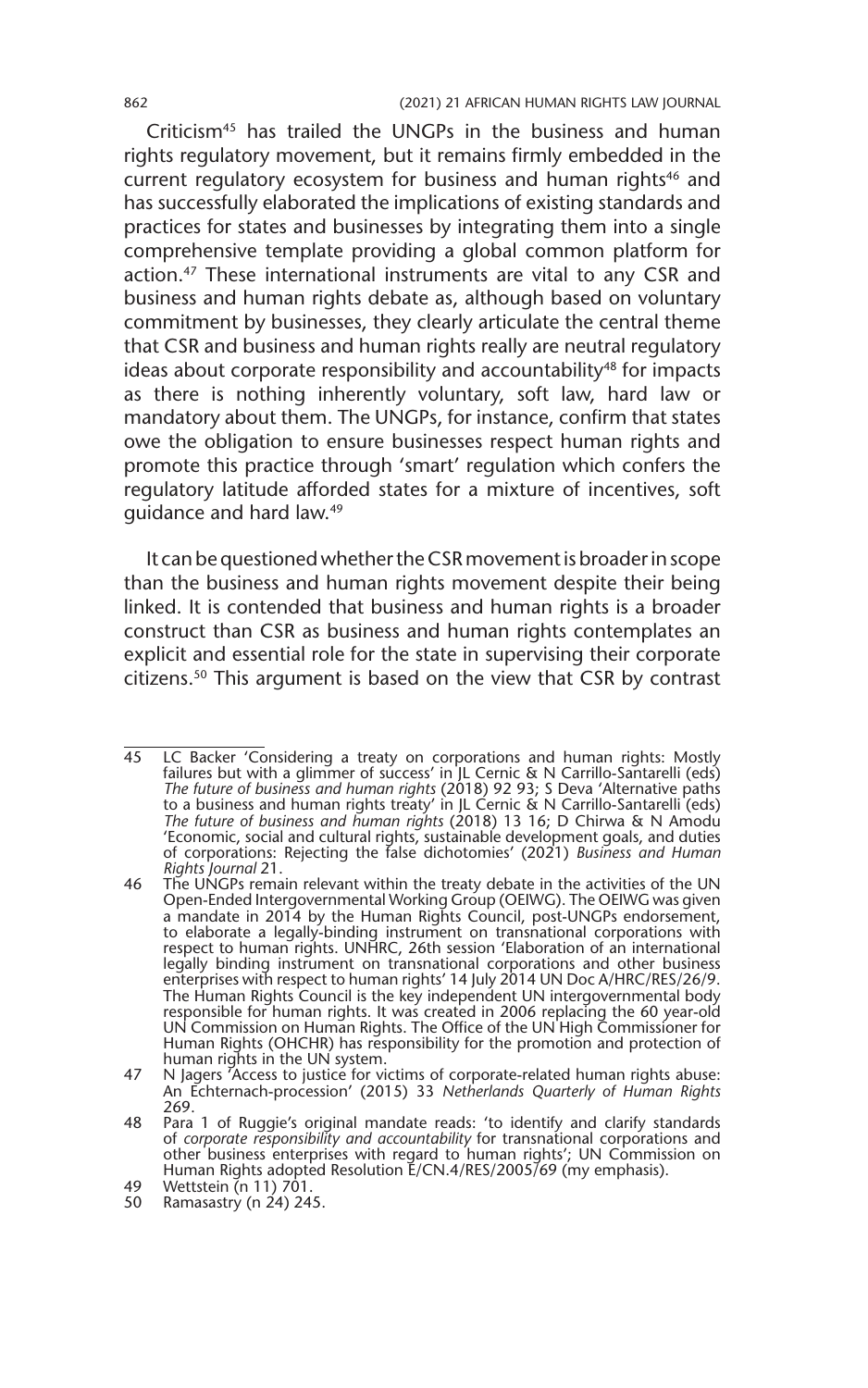focuses on company decision making in which corporations are actors that need to address their role in society and engagement with communities and stakeholders.51 On that note, Ramasastry concludes that CSR remains focused on voluntarism and aspirational notions of how companies should engage with stakeholders, whereas business and human rights seeks accountability for victims from corporations implicated in serious human rights abuses.<sup>52</sup>

This article clarifies that the meaning of CSR extends beyond voluntariness and, in fact, many CSR scholars regularly address human rights problems although seldom labelled as such. it is submitted that business and human rights is not a broader movement.

In the same vein, some authors instead argue that CSR is the broader movement.53 This view also is rejected and it is contended that the debate is not very useful. The contestation of which is broader in meaning is of little value to victims of business-related human rights abuses who require efficient access to effective remedies. Further, although the UNGPs make no specific reference to CSR, this article argues that a holistic view of the explanatory commentaries together with the operational principles of the framework demonstrate that the UNGPs address issues at the core of CSR, especially as elaborated in Pillar II. In the CSR movement it is not illogical to speak about states' CSR obligations in terms of ensuring corporations fulfil human rights obligations as contained in the Pillar I of the UNGPs. A crucial point which concludes this debate is that when appraised against the background of the UNGPs there is a close, inseparable and undeniable nexus between CSR and business and human rights regardless of whichever is considered to have a broader meaning. The movements should be integrated<sup>54</sup> as having a shared objective directed at corporations' accountability for the social, economic and environmental impacts of their operations. Both are regulatory movements which hold businesses accountable for impacts on human rights.<sup>55</sup>

<sup>51</sup> As above.<br>52 Ramasastr

Ramasastry (n 24) 252.

<sup>53</sup> Buhmann (n 33) 700 701.<br>54 Wettstein (n 11) 739.

<sup>54</sup> Wettstein (n 11) 739.

<sup>55</sup> Needless to add that this article does not subscribe to the view that BHR or CSR should be concerned about the broader role that businesses may play in promoting and securing human rights generally. This debate is not addressed in detail in this article, but this author submits that asking corporations to be responsible for the promotion of human rights generally beyond the scope of human rights due diligence is beneficial, neither to the business community the commercial focus of which will become unduly jeopardised having essentially been enjoined to take over the role of the state or to the BHR and CSR movements which, though recognising that states no longer are the sole bearers of direct human rights obligations, should focus only on failures of HRDD and the extent of complicity in any human rights violations by corporations and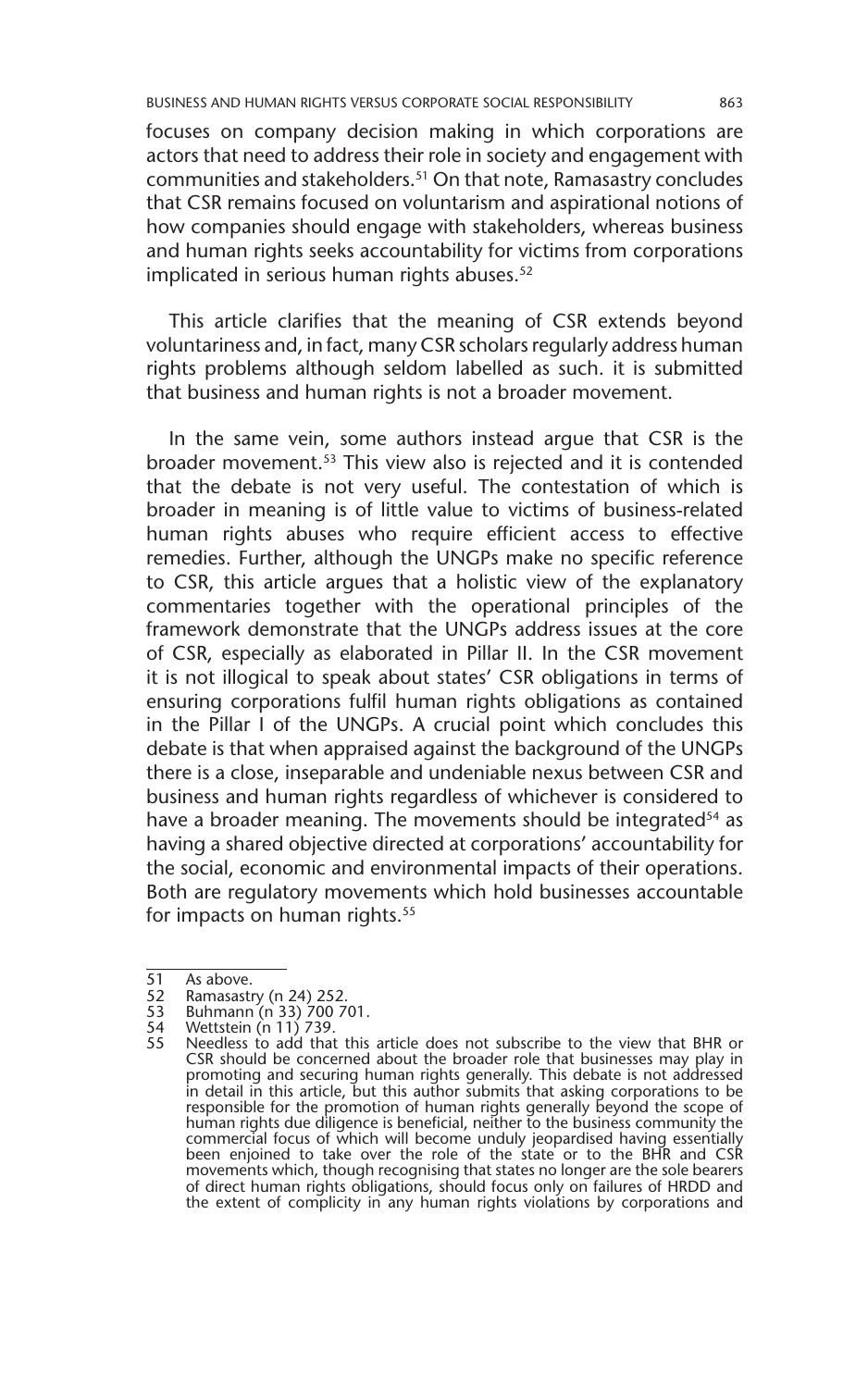It may be argued that the impacts discussed by the CSR movement appear broader than the human rights impact central to the business and human rights movement. However, this argument is not sustainable and misses the important factor that there are different kinds of human rights ranging from social, economic, cultural, civil, political – including the so-called new generation – rights and are interwoven in their implications impacted by businesses. This point is further developed in the next part in delimiting the extent to which corporations are responsible for human rights.

#### **3 Extent of corporate responsibility for human rights**

There are human rights and then there are human rights. The responsibility of business enterprises to respect human rights generally refers to internationally-recognised human rights, at a minimum, meaning those expressed in the International Bill of Human Rights (IBHR) and the rights set out in the International Labour Organisation's Declaration on Fundamental Principles and Rights at Work.<sup>56</sup> However, there are grey areas where human rights (or the extent to which they may be reasonably secured or fulfilled) vary from society to society based on custom, available economic resources and other factors.

The core of internationally-recognised human rights is contained in the IBHR consisting of (i) the Universal Declaration of Human Rights (Universal Declaration)<sup>57</sup> and the main instruments through which the declaration has been codified: (ii) the International Covenant on Civil and Political Rights (ICCPR);<sup>58</sup> and (iii) the International Covenant on

the ultimate obligation to protect, promote and secure human rights remains with state actors. Perhaps lessons should be learnt from the failure of the Draft Norms on the Responsibilities of Transnational Corporations and Other Business Enterprises with Regard to Human Rights of which the core report was that businesses were responsible for 'promoting and securing the human rights set forth in the [UN] Universal Declaration of Human Rights'. See Preamble para 3 of the United Nations Sub-Commission on the Promotion and Protection of Human Rights, 2003 Draft norms on the responsibilities of transnational corporations and other business enterprises with regard to human rights, E/CN.4/Sub.2/2003/12 (Geneva, Switzerland: United Nations). Cf Bishop (n 23), suggesting at 137 that 'in countries in which basic health care and schools are not provided by the state, a corporation would be under an obligation to pay school fees and health insurance', eg, towards securing such rights.

<sup>56</sup> UNGPs, Operational Principle 12.<br>57 United Nations General Assemb

<sup>57</sup> United Nations General Assembly, Universal Declaration of Human Rights adopted 10 December 1948, GA Res 217 A (III), UN GAOR, 3rd session, UN Doc A/810 (1948).

<sup>58</sup> International Covenant on Civil and Political Rights (ICCPR) 1976, opened for signature on 16 December 1966, 999 UNTS 171 and entered into force 23 March 1976.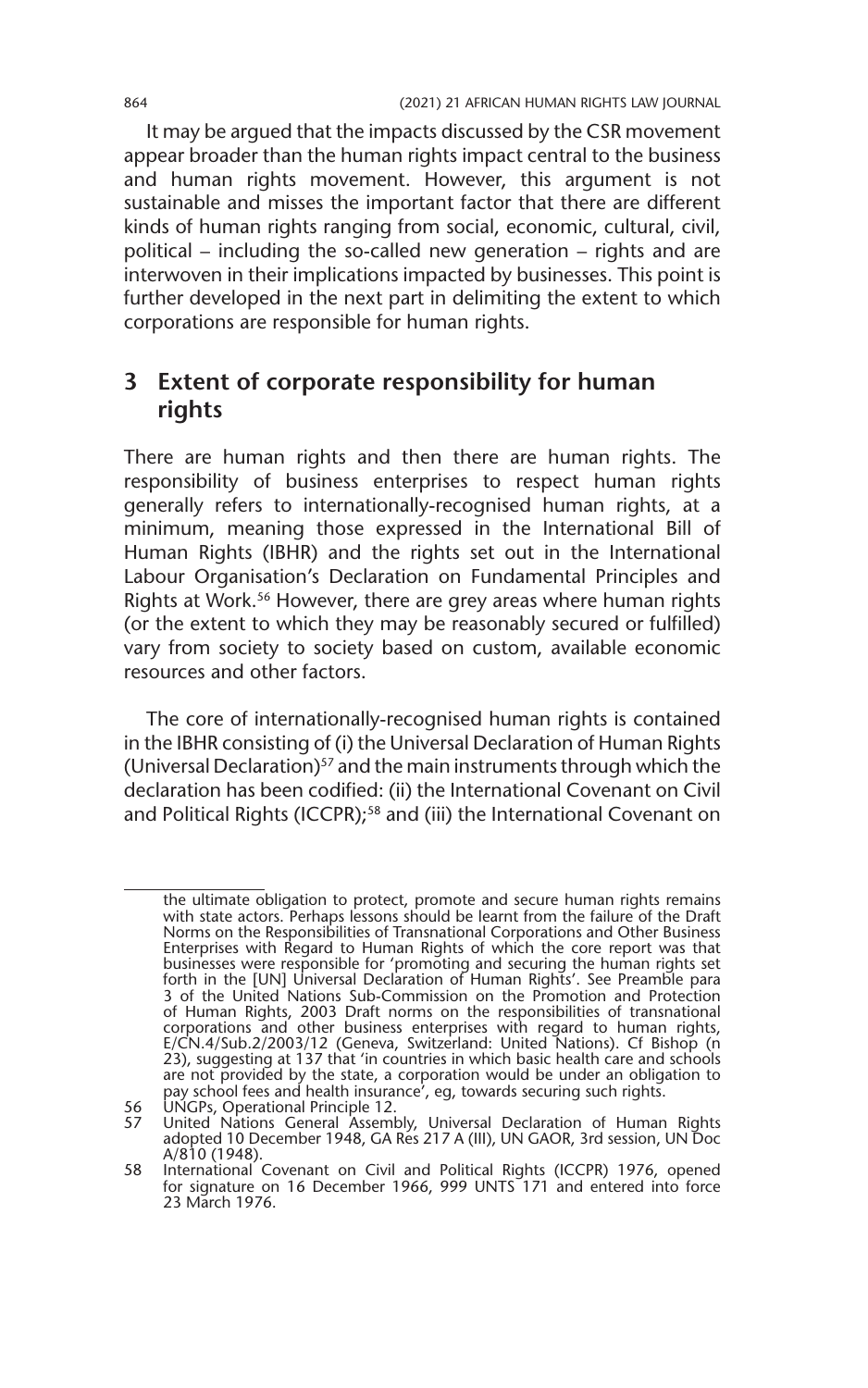Economic, Social and Cultural Rights (ICESCR).<sup>59</sup> These are coupled with the fundamental rights in the eight International Labour Organisation (ILO) core conventions as set out in the Declaration on Fundamental Principles and Rights at Work.<sup>60</sup> The first step in understanding the extent of corporate responsibility for human rights is to establish the limits of human rights to which corporations may be held accountable, if they are impacted negatively. The UNGPs, for instance, have not distinguished between different categories of rights as either civil, political, social, economic or cultural, because corporations can have an impact on virtually the entire spectrum of internationally-recognised human rights and their responsibility is to respect all such rights.<sup>61</sup> There is no agreement among human rights scholars on the possibility and desirability of establishing any hierarchy of human rights<sup>62</sup> and no inherent jurisprudential reason exists for denying the justiciability of any human right.<sup>63</sup>

In light of the above the value in compartmentalising rights as civil and political rights and others as economic, social and cultural rights appears elusive especially as victims simply seek an effective remedy for violations.<sup>64</sup> It is arguable that no principled reason exists for upholding the justiciability<sup>65</sup> of some rights over others,<sup>66</sup> but there is no gainsaying that the full realisation and fulfilment of some rights may depend on certain circumstances and facts. For instance, it is well established not only within the framework of the ICESCR<sup>67</sup> but also in scholarship and practice that the fulfilment of the economic, social and cultural rights depends on the maximum

<sup>59</sup> International Covenant on Economic, Social and Cultural Rights (ICESCR) 1976, opened for signature on 16 December 1966, 999 UNTS 3 and entered into force 3 January 1976.

<sup>60</sup> UNGPs, Commentaries to Operational Principle 12.

<sup>61</sup> As above. The importation limitation is that even if it applies to all rights, nonetheless yhey must be in the sphere of the corporations' responsibility as simplified in the HRDD framework.

<sup>62</sup> Giuliani (n 19) 41.<br>63 J Nolan & L Taylor 'Corporate responsibility for economic, social and cultural 63 J Nolan & L Taylor 'Corporate responsibility for economic, social and cultural rights: Rights in search of a remedy?' (2009) 87 *Journal of Business Ethics* 433 436.

<sup>64</sup> To this effect, it is curious why two human rights covenants – ICCPR and ICESCR – ended up being adopted where only one originally was envisaged. In the UN General Assembly Draft International Covenant 1950 there was initial support for a single international covenant. Nolan & Taylor (n 63) 435 436.

<sup>65</sup> A right is justiciable if it is 'capable of being formulated to impose strict, judicially enforceable obligations' under law. WM Cole 'Strong walk and cheap talk: The effect of the international covenant of economic, social, and cultural rights on policies and practices' (2013) 92 *Social Forces* 168.

<sup>66</sup> Nolan & Taylor (n 63) 436.

<sup>67</sup> Art 2(1).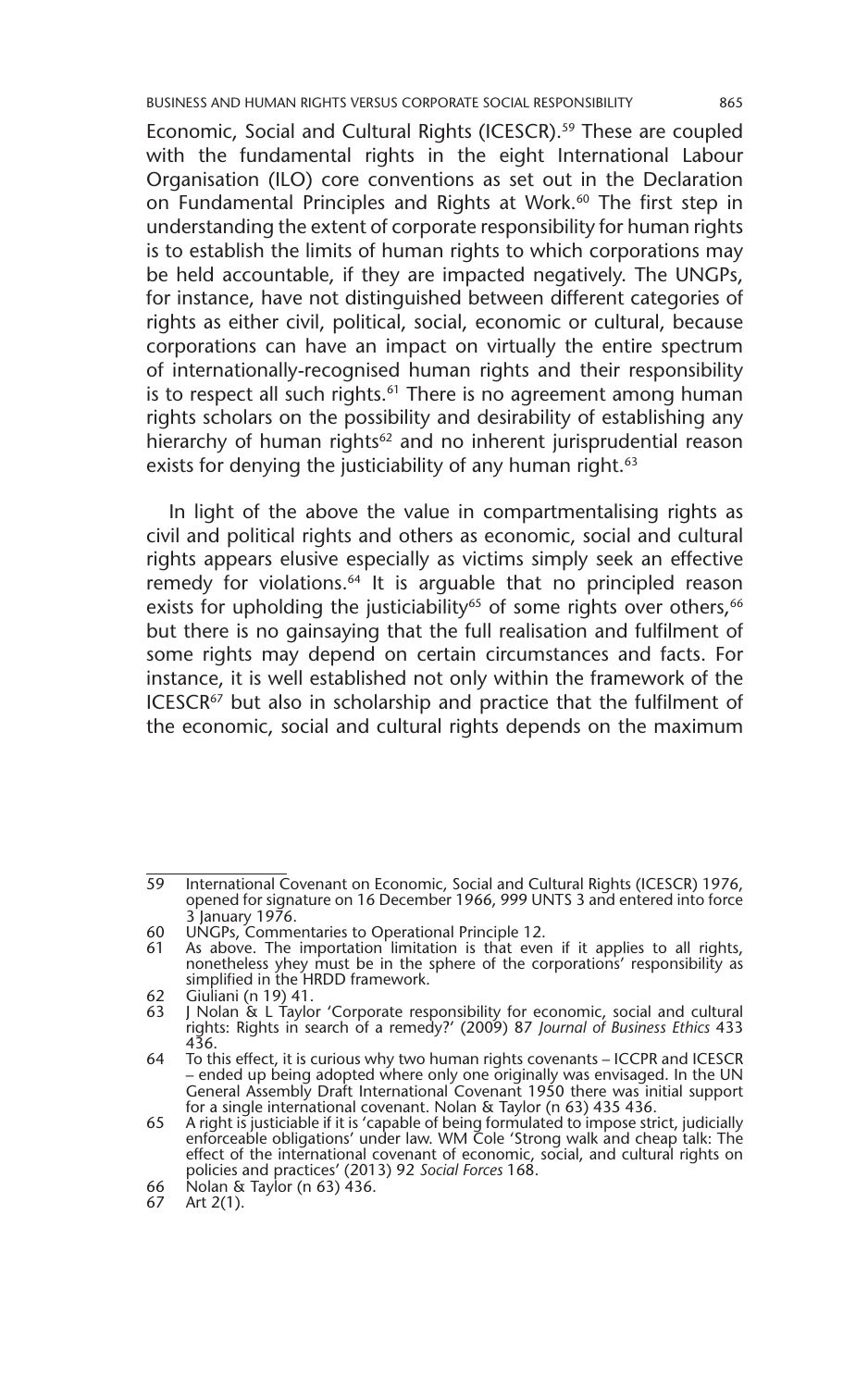economic resources available to individual states<sup>68</sup> and other similar circumstances.69

In light of the foregoing it may be questioned that corporations lawfully can avoid liability and accountability for certain kinds of human rights. As elaborated upon in the paragraph below this article argues against the interests of victims of human rights abuses. Part 4 below describes a framework applicable to all human rights and provides an alternative remedial mechanism based on the human rights due diligence of the UNGPs.

In determining the limit to corporate obligations for human rights, cultural rights (as recognised within the IBHR) add a further dimension to the debate. Culture is a complex whole which includes knowledge, beliefs, arts, morals, laws, customs and any other capabilities and habits acquired by a human as a member of society. Cultural rights may be interpreted broadly and involve the right to take part in cultural life, the right to enjoy the benefits of scientific progress and the right to benefit from the protection of moral and artistic rights derived from production of literary or artistic works or other forms of cultural knowledge.<sup>70</sup>

Understanding culture and cultural rights so broadly, this article submits that the compartmentalisation of rights, if done at all, should be targeted at delimiting the extent of remedies to victims when violated and not in determining whether or not they should be or are capable of being fulfilled by states or non-state actors. A useful example appears in the right to education.<sup>71</sup> Even though the right to education is a cultural right, it can be viewed as an economic right because of the associated ability to earn a living. It may equally be viewed as a social right in the sense that it is a means of and for social participation and community benefit.<sup>72</sup> The right to education may be categorised as a part of civil and political rights since ICCPR guarantees freedom of thought, conscience and religion in teaching and recognises the liberty of parents to ensure the religious and

<sup>68</sup> A Nolan 'Privatisation and economic and social rights' (2018) 40 *Human Rights Quarterly* 832.

<sup>69</sup> JL Cernic 'A glass half full: Corporate and state responsibilities under economic and social rights during the on-going European financial crisis' (2014) 11 *South Carolina Journal of International Law and Business* 87 93. The European Court has also not found austerity measures to be in violation of the European Convention on Human Rights (European Convention), as states have been given a wide margin to determine an individual's socio-economic rights in accordance with the available financial resources of the state. *NKM v Hungary* App 66529/11, Eur Ct HR (2013) 71.

<sup>70</sup> Arts 22 & 27 Universal Declaration; art 15 ICESCR; art 27 ICCPR.

<sup>71</sup> Art 26 Universal Declaration; arts 13 & 14 ICESCR.

<sup>21</sup> Art 20 Universal Declaration<br>72 Nolan & Taylor (n 63) 435.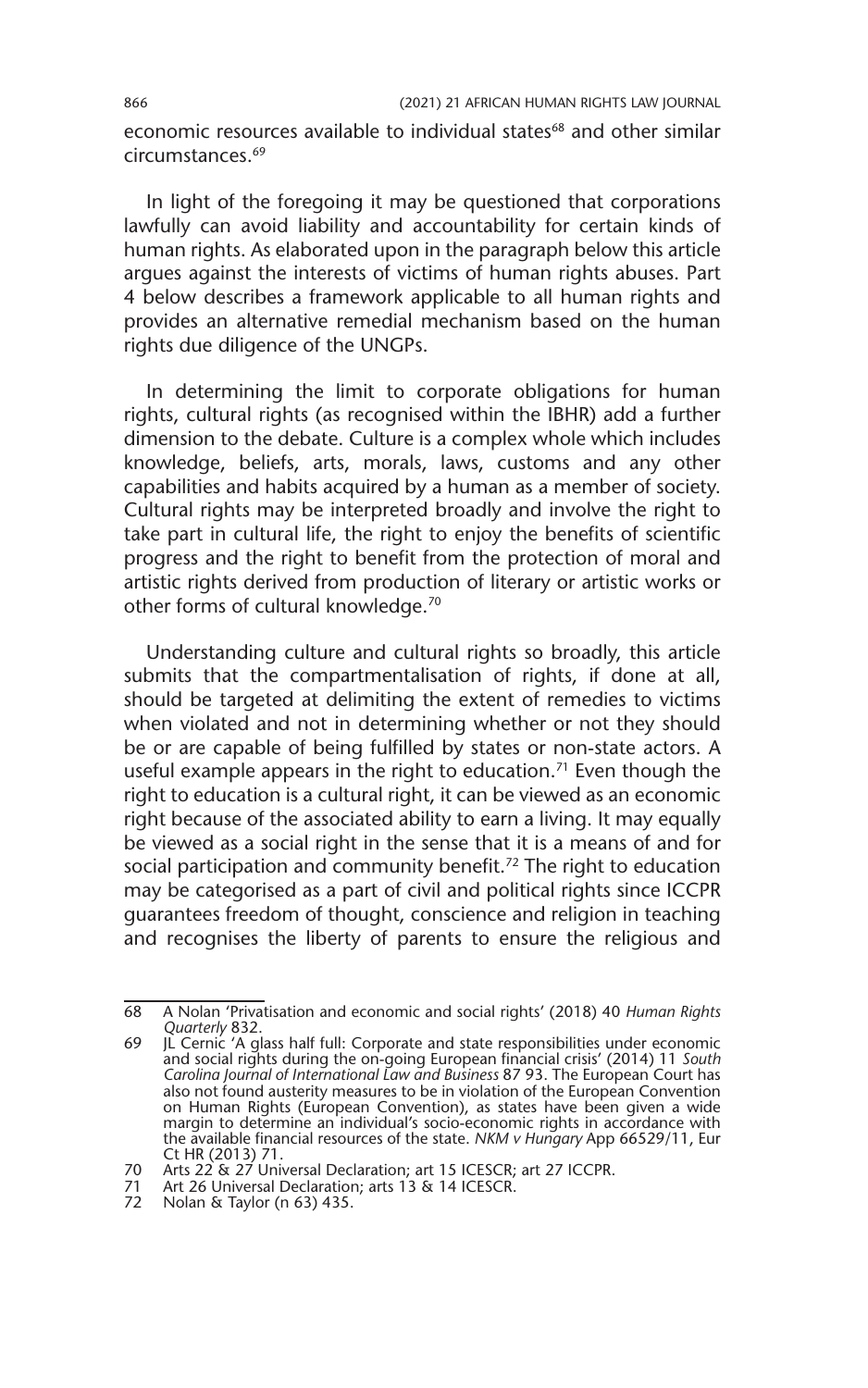moral education of their children in conformity with their own convictions.73

In this context corporations will not escape accountability for their failure of human rights due diligence if it negatively impacts the right to education of a victim even if such a right is viewed, for instance, as an economic, social and cultural right which is generally considered inferior or not justiciable.

This article submits that such categorisation of rights should be less articulated in business and human rights and CSR discourses especially in the largely neglected area of establishing an effective remedial framework for victims. Further, compartmentalisation or delimiting the extent of rights appears to be inutile. not only because corporations can and do violate all kinds of human rights but also because the extent of human rights capable of being adversely impacted by corporations varies depending on the level of development of a society's human rights system. Therefore, compartmentalisation into a one-size-fits-all model may disadvantage some victims in certain jurisdictions. For example, the question of the right to keep and bear arms, particularly in relation to gun ownership. It is arguable that a gun is only property and not a necessity for survival. However, this argument is difficult to sustain generally. In many rural areas of developing countries, in Africa for instance, the ownership of firearms is considered essential not only for hunting game but also for religious purposes.<sup>74</sup> A gun ownership system is presented as part of cultural life and a means of survival for such people and a source of identity, meaning and promoting a sense of belonging and is claimed to require being safeguarded by the state if limited by the rights of other members of society.

This debate is beyond the purview of this article, but the gist lies in the above supporting a view that human rights (or the extent to which they may be negatively impacted by corporations and beyond) may be interpreted differently by a society or culture. Compartmentalising groups of rights jeopardises the interests of victims in individual circumstances and any categorisation or compartmentalisation should be aimed at delineating the nature or extent of the remedy available to victims depending on facts or circumstances involved in individual cases but not to answer the question whether or not a categorised right is capable of being fulfilled or violated.

 $\overline{73}$  Art 18 ICCPR; art 13(3) ICESCR.<br> $\overline{74}$  For the 'Ode' group as local hun

<sup>74</sup> For the 'Ode' group as local hunters among the Yoruba tribe in Nigeria, guns are not used only for hunting purposes but also as an important expression of their cultural and religious lives.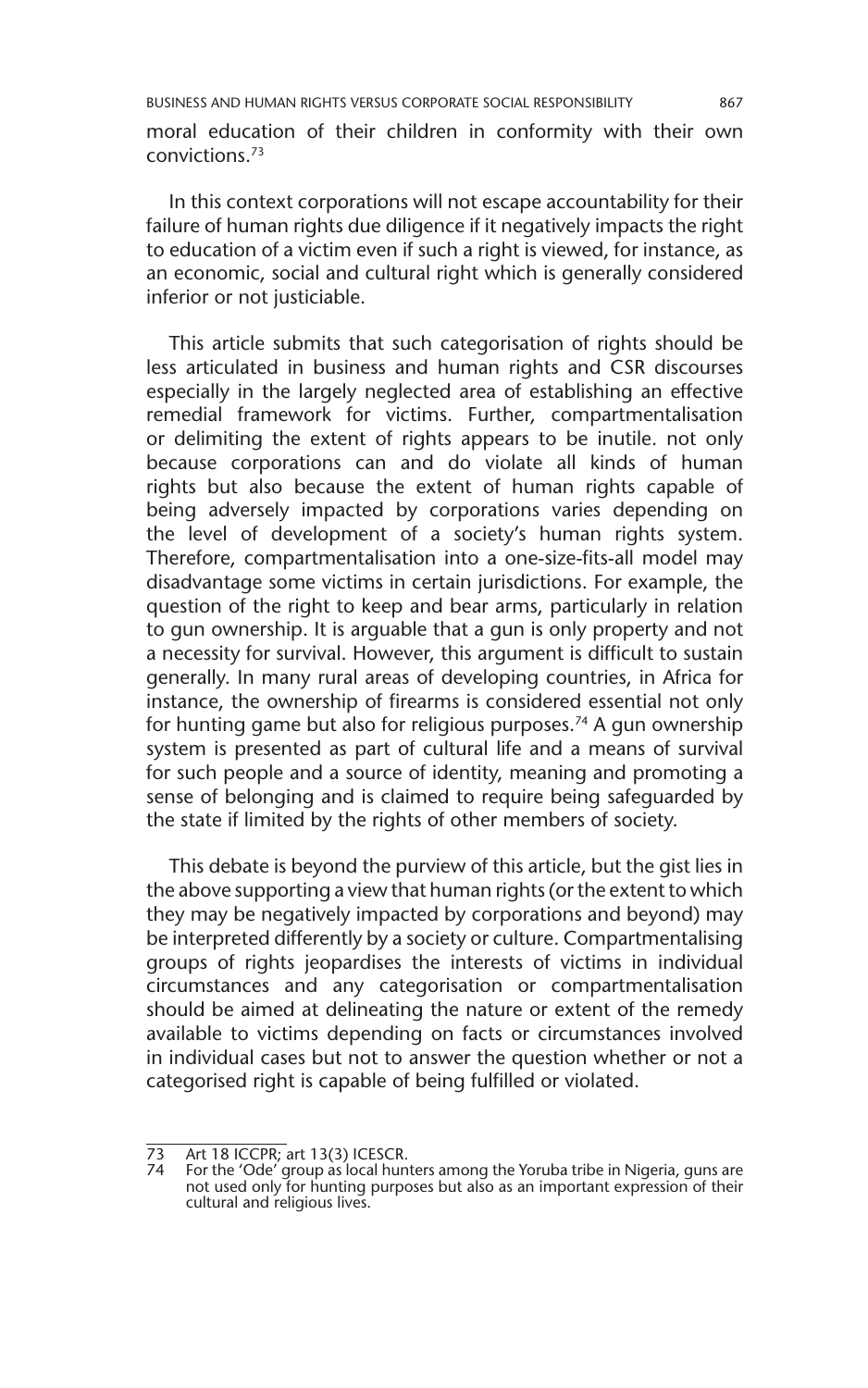The focus of business and human rights and CSR movements may be shifted to the much-neglected Pillar III within the UNGPs to getting human rights violations remedied to the extent it does not limit others enjoyment of rights.<sup>75</sup> This approach corresponds to the UNGPs' recognition that all rights are capable of violation but also is consistent with the Universal Declaration that

[i]n the exercise of his rights and freedoms, everyone shall be subject only to such limitations as are determined by law solely for the purpose of securing due recognition and respect for the rights and freedoms of others and of meeting the just requirements of morality, public order and the general welfare in a democratic society.76

#### **4 Remedial framework for victims**

Following on from the discussion of the inseparable link between business and human rights and CSR as regulatory movements and as sharing an objective of accountability for impacts, this part builds on the argument relating to abandoning the categorisation of human rights in favour of focusing on mechanisms which provide effective remedies to victims of all human rights abuses. It is emphasised that the only limitation to seeking remedies for violations of a victim's human rights should be the law.

A state – whether in a domestic or international human rights legal framework not – providing protection for a human right can be supplemented by the remediation framework described below. The remedial framework below – taking into consideration their individual available economic resources, culture and any other relevant factors  $-$  nevertheless depends on states explicitly<sup>77</sup> prescribing appropriate and complementary legal provisions safeguarding human rights in their corporate law system.

This proposed framework proceeds on the assumption that in the absence of a legally-binding international obligation on corporations to fulfil all human rights, the most useful technique to hold corporations accountable for their impacts is through an accountability mechanism building on the human rights due diligence exercise in the UNGPs. The UNGPs are not legally binding on corporations, but

<sup>75</sup> Art 30 Universal Declaration.<br>76 Art 29(2) Universal Declaration.<br>77 In many jurisdictions there

Art 29(2) Universal Declaration.

<sup>77</sup> In many jurisdictions there are haphazard labour or environmental laws or provisions which may border on protection of business-related human rights abuses. See, eg, R Janda & JC Pinto 'Canada' in LH Urscheler & J Fournier (eds) *Regulating human rights due diligence for corporations – A comparative view* (2017) 48.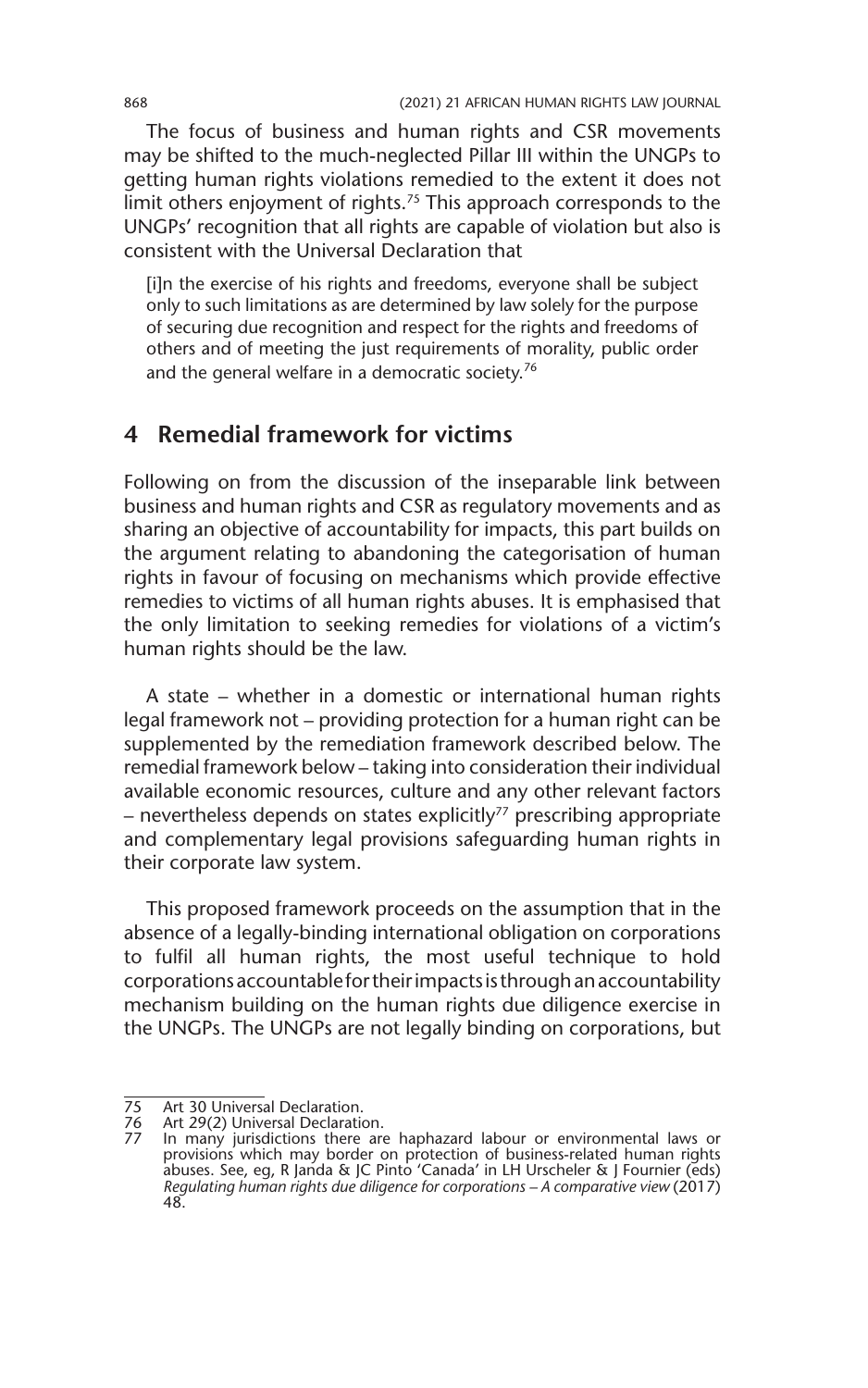they constitute a useful reinforcement of societal expectations that corporations owe obligations to respect and safeguard human rights in their sphere of responsibility. The human rights due diligence, therefore, becomes pivotal to business and human rights and CSR as regulatory movements creating accountability for impacts. Human rights due diligence is a process where states and businesses not only ensure compliance with laws but also manage the risk of human rights abuses with a view to avoiding them.<sup>78</sup> The purpose of the human rights due diligence is not merely to identify and review any negative impacts of company operations on human rights but also to assess possible measures for the prevention or mitigation of such impacts. The scope of due diligence varies from business to business, transaction to transaction depending on circumstances.<sup>79</sup> This article submits that states should incorporate the human rights due diligence in the fabric of their corporate law system to provide remedies to corporate stakeholders the victims of business-related human rights abuses.

The process encompasses the state imposing a legal obligation in the primary company legislation on its business community. In that way every business is subject to the obligation to not only identify and review any negative impacts of company operations on human rights and the environment but also demonstrate to the reasonable satisfaction of relevant adjudicatory or human rights monitoring bodies that all possible measures for the prevention or mitigation of such violations not only were taken but were seen to have been taken.

The imposition of human rights due diligence as a constraint on the otherwise narrow pursuit of profit by the business community raises the level of alertness in the business community to be accountable for their impacts. The legal obligation should be supported by effective remedies easily accessible by victims. A supposed legal obligation not matched by an effective and accessible remedy is worthless,<sup>80</sup>

<sup>78</sup> UNGPs, Operational Principle 17. In the ISO Norm 26000 (point 2.4) due diligence is defined as a review of the 'social, environmental and economic impacts' of business operations.

<sup>79</sup> J Fournier & LH Urscheler 'International standards in the domain of corporate social responsibility' in Urscheler & Fournier (n 77) 21.

<sup>80</sup> Para 10 of the ICESCR Statement, 'The pledge to leave no one behind: The International Covenant on Economic, Social and Cultural Rights and the 2030 Agenda for Sustainable Development' E/C.12/2019/ adopted by the Committee at its 65th session, held from 18 February to 8 March 2019, https:// sustainabledevelopment.un.org/content/documents/21780E\_C.12\_2019\_1\_<br>edited.pdf (accessed 7 June 2021); L Sealy 'Directors' "wider" responsibilities<br>– Problems conceptual, practical and procedural' (1987) 13 *Monash Univers Law Review* 164 177; A Keay 'The ultimate objective of the company and the enforcement of the entity maximisation and sustainability model' (2010) 10 *Journal of Corporate Law Studies* 35 37.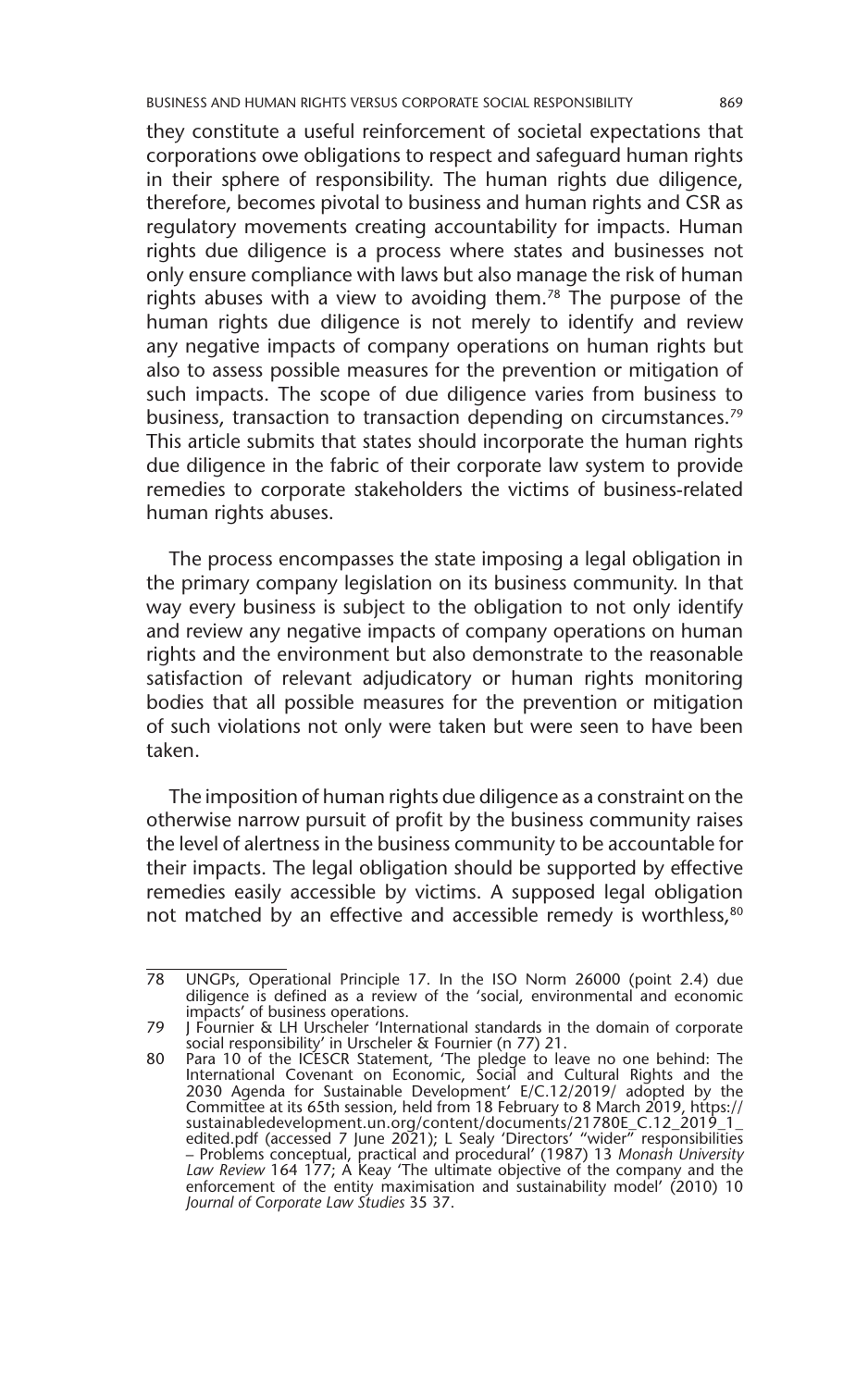The failure of a demonstrable effective human rights due diligence will result in accountability and liability for the corporation involved.

The manner in which efficient access is granted to victims for effective remedies before competent adjudicatory or human rights monitoring bodies is now the focus. This remedial framework should be adopted by states within their respective corporate legislative framework and linked to an alternative normative and regulatory corporate objective model as has been arqued elsewhere.<sup>81</sup> Suffice it to say that the law imposing the human rights due diligence obligations must be worded so as to provide effective access for genuine victims of business-related human rights abuses, but also to keep the commercial focus of businesses in enhancing shareholder value in the confines of the law.

The proposed human rights due diligence framework will be a default<sup>82</sup> rule of corporate law, which means that it applies automatically to corporations regardless of the contents of their memorandum or articles of association and may be avoided only by discharging the duty to the reasonable satisfaction of adjudicatory bodies. The effective discharge of the legal duty will depend on many factors being considered by the adjudicatory bodies. These factors range from the nature of the human rights violated, the time in question, the size and nature of business of the corporation or the industry or sector of the economy where the corporation operates, and many more. Mitigating factors that may weigh positively on the decisions of the adjudicators will vary from the demonstration of an internalised company policy and work ethic which adheres to CSR and business and human rights standards, requirements and guidelines contained in acceptable foreign or international instruments such as the French *Devoir de Vigilance*, 83 the English Modern Slavery

<sup>81</sup> N Amodu 'The responsible stakeholder model: An alternative theory of corporate law' (2018) 5 *Journal of Comparative Law in Africa* 1; Amodu (n 2) 64-73 196-206.

<sup>82</sup> In corporate governance parlance, default or presumptive rules are provisions in law that automatically apply to businesses or companies regardless of the contents of their memorandum or articles of association and may only be avoided by discharging the duty to the reasonable satisfaction of adjudicatory bodies (regulators and domestic courts). For detailed discussions on the three forms of corporate rules, see BR Cheffins *Company law: Theory, structure and operation* (1996) 218 219.

<sup>83</sup> Businesses are already obliged to identify, consider and balance the impacts of their operations within the framework of other laws outside corporate law framework. Eg, the French *Devoir de Vigilance* (the Law on the Duty of Vigilance) Law 2017-399 of 27 March 2017, establishing a duty of vigilance in the French<br>Commercial Code, ie a legal obligation of prudent and diligent conduct, owed by<br>the parent companies of groups that employ at least 5 000 employ or 10 000 employees worldwide. These companies are obliged to establish and implement an effective vigilance plan including reasonable vigilance measures to identify risks and prevent serious violations of human rights and fundamental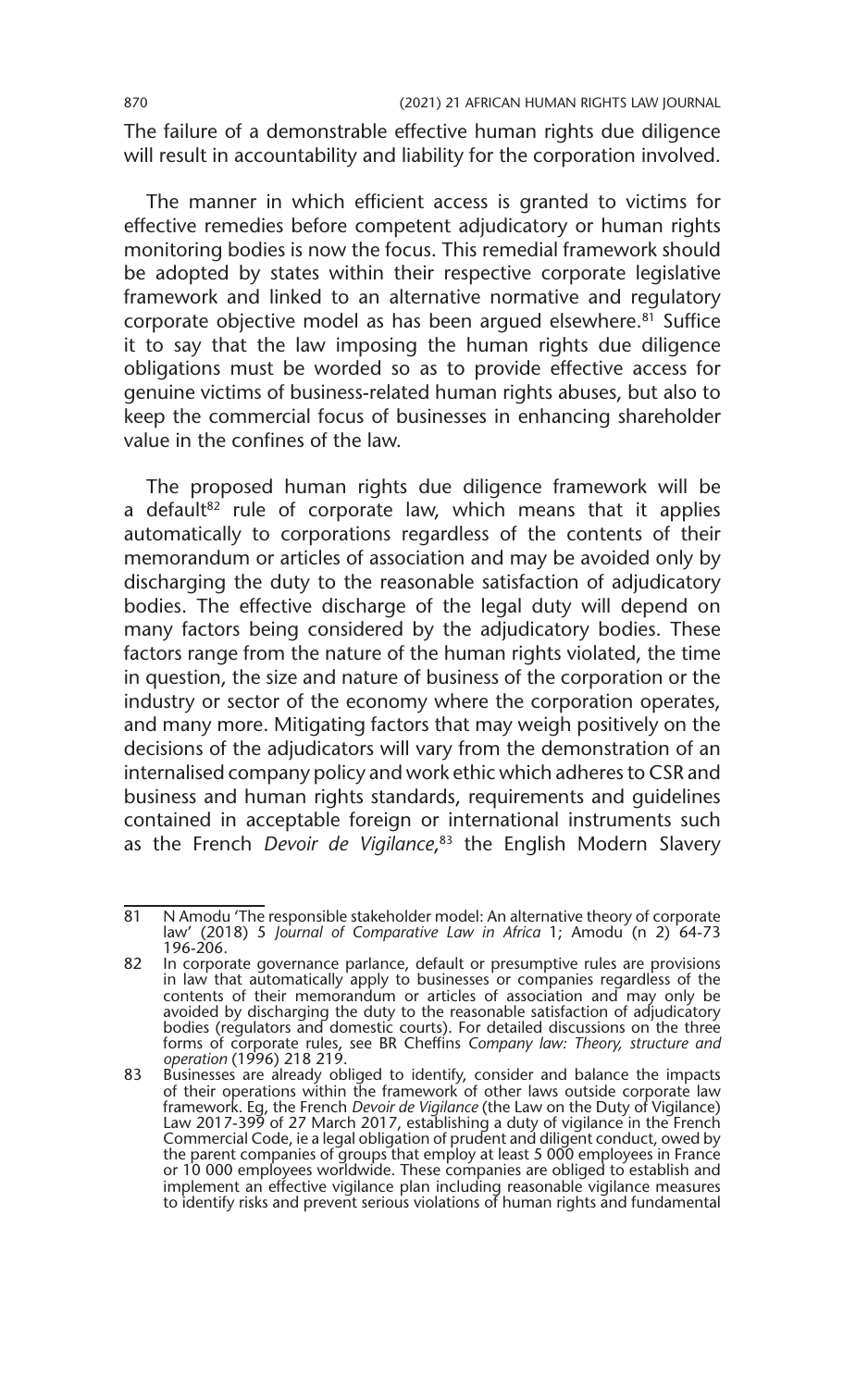Act,<sup>84</sup> the OECD Due Diligence Guidelines,<sup>85</sup> the UNGPs, together with other soft law, self-regulatory initiatives, or by membership of international certification or global reporting scheme for responsible and sustainable business conducts such as the Guidance on Corporate Responsibility Indicators in Annual Reports, published in 2008 by the UN Conference on Trade and Development (UNCTAD),<sup>86</sup> and the Global Reporting Initiative (GRI).87

It is crucial to clarify that the demonstration of an effective internal CSR policy, membership or compliance with relevant domestic laws and global best practices or international certification should constitute only a rebuttable presumption and *prima facie* evidence and is not conclusive proof that a corporation behaved responsibly having effectively discharged the human rights due diligence obligation. The conclusiveness or otherwise should be determined, on a scale of probabilities acting both judiciously and judicially, on a case-by-case basis depending on circumstances of time and the facts involved. A finding of a contravention of this default rule need not necessarily lead to financial compensation to victims. Remediation orders not only should fit the nature of the injuries sustained by victims but also consider the question of the long-term survival of the business involved. Such remedies may include any one or a combination of the following: a published apology; restitution; rehabilitation; financial or non-financial compensation and punitive sanctions (whether criminal or administrative, such as fines); as well as the prevention of harm through, for example, injunctions or guarantees of non-repetition.

freedoms, and the health and safety of persons and the environment resulting from the activities of society and those of the companies it controls directly or indirectly, as well as the activities of subcontractors or suppliers with whom an established commercial relationship is maintained, where these activities are related to that relationship. See also the Conflict Minerals Regulation 2017/821 of the European Parliament and of the Council of 17 May 2017, laying down supply chain due diligence obligations for the EU importers of tin, tantalum and tungsten, their ores, and gold (3TG) originating from conflict-affected and high-risk areas, and ensuring that such imports meet international responsible sourcing standards, set by the OECD, similar to the EU Conflicts Minerals Regulation.

<sup>84</sup> Under the Modern Slavery Act 2015 (UK), businesses carrying on in the UK with an annual turnover of €36 million or greater are required to make a statement disclosing the steps the business took to ascertain that no slavery was involved in its business or its supply chain towards ensuring that businesses respect the human rights impacts of their operations and do not profit from slavery.

<sup>85</sup> OECD 'OECD due diligence guidance for responsible supply chains of minerals from conflict-affected and high-risk areas' (2016), http://dx.doi. org/10.1787/9789264252479-en (accessed 7 June 2021).

<sup>86</sup> United Nations Conference on Trade and Development (UNCTAD) Guidance on Corporate Responsibility Indicators in Annual Reports, (UNCTAD/ITE/ TEB/2007/6), https://unctad.org/en/docs/iteteb20076\_en.pdf?user=46 TEB/2007/6), https://www.pdf<br>(accessed 7 June 2021).

<sup>87</sup> https://www.globalreporting.org/standards (accessed 7 June 2021).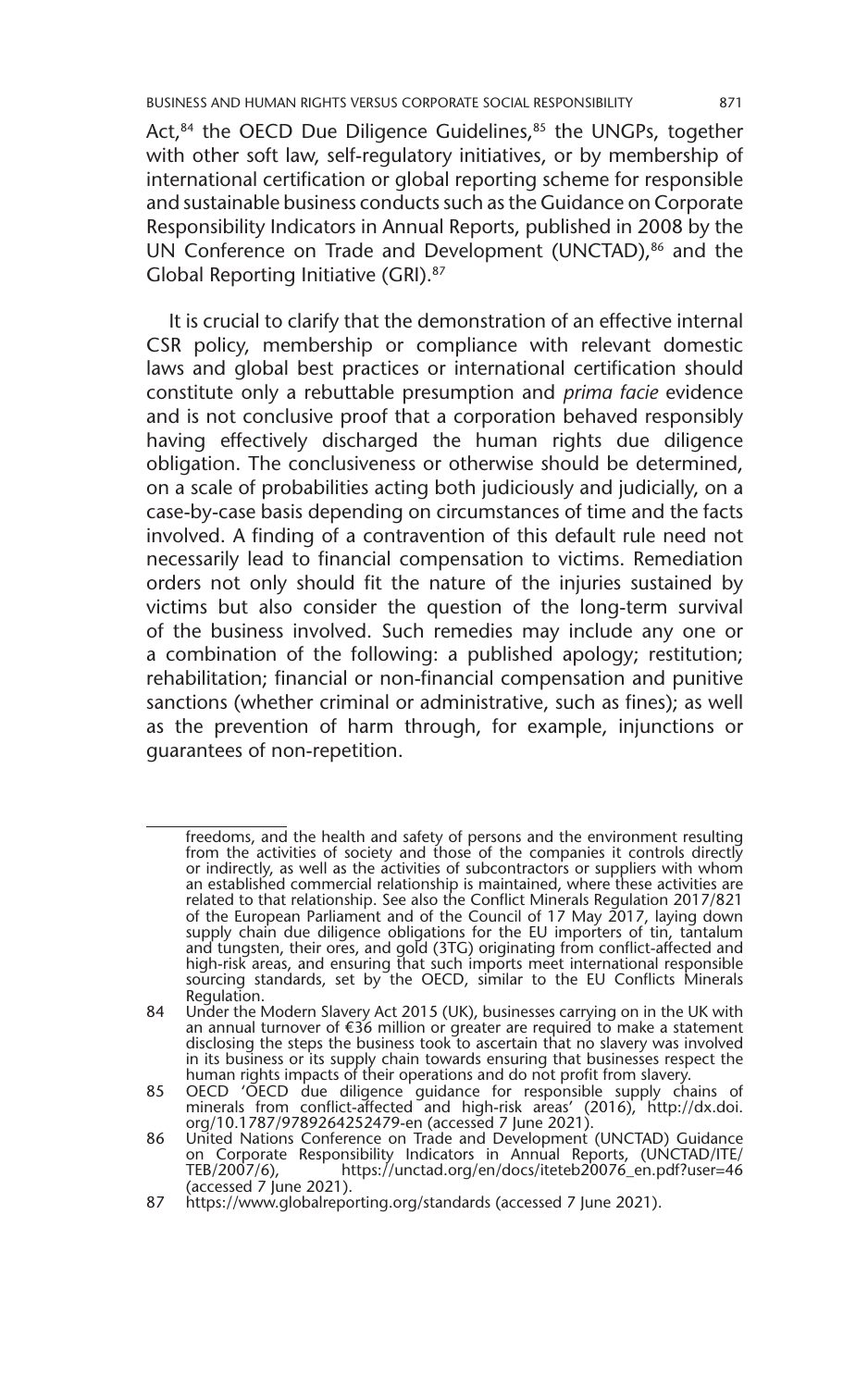It is important that the commercial focus of corporations is kept to enable businesses to enhance shareholder value. Therefore, the proposed framework is not a mandatory but a default rule giving corporations the leeway to self-regulate their human rights due diligence policies in the course of their normal operations but remaining susceptible to state scrutiny when violations are alleged. Further, in giving access to potential victims of human rights violations, minimal procedures may be instituted to ensure that meddlesome interlopers are kept away from interfering with the smooth daily operations of corporations or distracting corporate managers with frivolous claims. To forestall the unnecessary opening of the floodgates to meddlesome petitions and litigation, a potential victim should establish to the reasonable satisfaction of the adjudicatory or human rights monitoring bodies two things, namely, (i) qualification as a legitimate corporate stakeholder relevant to the long-term survival of the corporation involved; and (ii) verifiable abuse or heightened risk<sup>88</sup> of injury to his or her human rights.

As clarified elsewhere,<sup>89</sup> this proposal is based on an appreciation of the important contribution of corporate stakeholders such as employees, host communities, customers, creditors, and host governments to the long-term survival of corporations. Therefore, it safeguards the fulfilment of their human rights by the corporations as a reasonable and legitimate societal expectation that the state upholds having created the opportunity for the existence of corporations and having responsibility. If prospective claimants satisfy these demands, the evidentiary burden passes to the corporation which, as part of the default legal obligation for a human rights due diligence, *prima facie* is presumed to have acted irresponsibly in the circumstances to demonstrate that it is not responsible for human rights abuse.

Genuine victims need not establish that the corporation operating within their community is responsible for the damage. The corporation has an obligation to demonstrate its responsibility or otherwise by effectively discharging the human rights due diligence obligation prescribed in the corporate law system. This onus of proof is justified as a countervailing power of the state against the raw

<sup>88</sup> These are risks from businesses' potential human rights impacts or violations and such impacts should be addressed through prevention or mitigation. This second hurdle is as important as the first to prevent meddlesome interlopers from successfully instituting frivolous actions and detracting businesses from their commercial focus. This notwithstanding, qualified potential victims as legitimate<br>corporate stakeholders will overcome the obstacle by showing the absence<br>of preventative measures from businesses to address of human rights. See Principles 13(b), 15(b) together with commentaries to Principles 17 and 19 of the UNGPs.

<sup>89</sup> See n'81.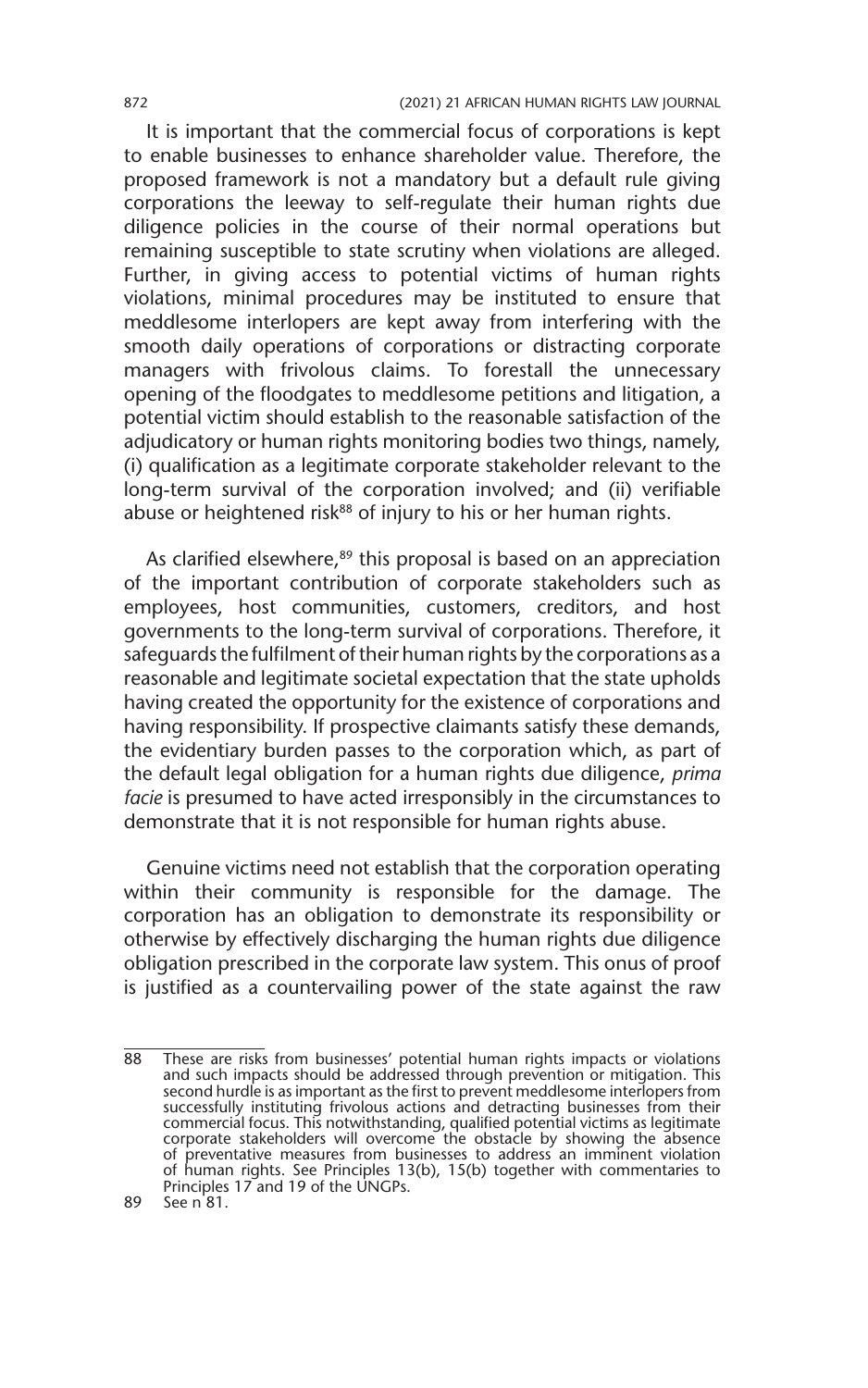exercise of corporate power. It should drastically reducing corporate complicity in human rights violations and discourage activities such as greenwashing by opportunistic rogue businesses that pay only lip service to CSR obligations as they know that their internally developed CSR policies and human rights due diligence exercises are not, in themselves, conclusive proof of behaving responsibly but they will be scrutinised by adjudicatory bodies.

In cases of pollution and environmental degradation of host communities and violations of their human rights (including the constitutionally-guaranteed right to life and related economic, social and cultural rights) by any corporation, the victim corporate stakeholder (any member of the host community) needs to establish only that its legitimate stake – the right to live in and have maintained a safe and conducive environment (which is relevant to the longterm survival of the corporation involved) it has been infringed upon or has come under a heightened risk of infringement and there has been a verifiable injury or heightened risk of injury to its human rights.90

The access to a remedy in this proposed framework, though permissive of minimal procedural hurdles for prospective claimants, in order to prevent opening a floodgate of petitions and litigation and maintain the commercial focus of corporations, also excludes irrelevant procedural bottlenecks in approaching the adjudicatory bodies. The emphasis should be placed on the merits and the justice of individual cases as opposed to any technical procedures in order to prevent frustrations encountered by victims attempting to seek a remedy under the US Alien Tort Claims Act (ATCA).<sup>91</sup>

<sup>90</sup> The case of *Gbemre v Shell & 2 Others* unreported Suit FHC/B/CS/53/05, Federal High Court, Benin Judicial Division, 14 November 2005 appears useful. The Federal High Court of Nigeria in this case had held that the plaintiff (applicant) had enforceable constitutionally-protected human rights including rights to 'clean, poison-free, pollution-free and healthy environment' which the state had a duty to protect and which the respondent, Shell, should respect. The Court found that Shell's action in continuing to flare gas in course of their oil exploration and production activities in the applicant's community violated his right to life and dignity of the human person under the Nigerian Constitution and the African Charter. Even though there was no clear justiciable right to a clean, poison-free, pollution-free and healthy environment in the Nigerian Constitution, the Court adopted an expansive interpretation and construction of the Nigerian Constitution together with the provisions of African Charter (especially art 24) to recognise and apply the said right. O Amao 'The African regional human rights system' in MA Baderin & M Ssenyonjo (eds) *International human rights law: Six decades after the UDHR and beyond* (2010) 251.

<sup>91</sup> The US Alien Tort Claims Act (ATCA), codified at 28 USC § 1350, is a US statute that provides that the US district courts shall have original jurisdiction of any civil action by an alien for a tort only, committed in violation of the law of nations or a treaty of the US. The first requirement – that the plaintiff is an alien alleging a tort – is not controversial; it is the latter requirement a plaintiff prove a 'violation of the law of nations or a treaty of the United States' that has proven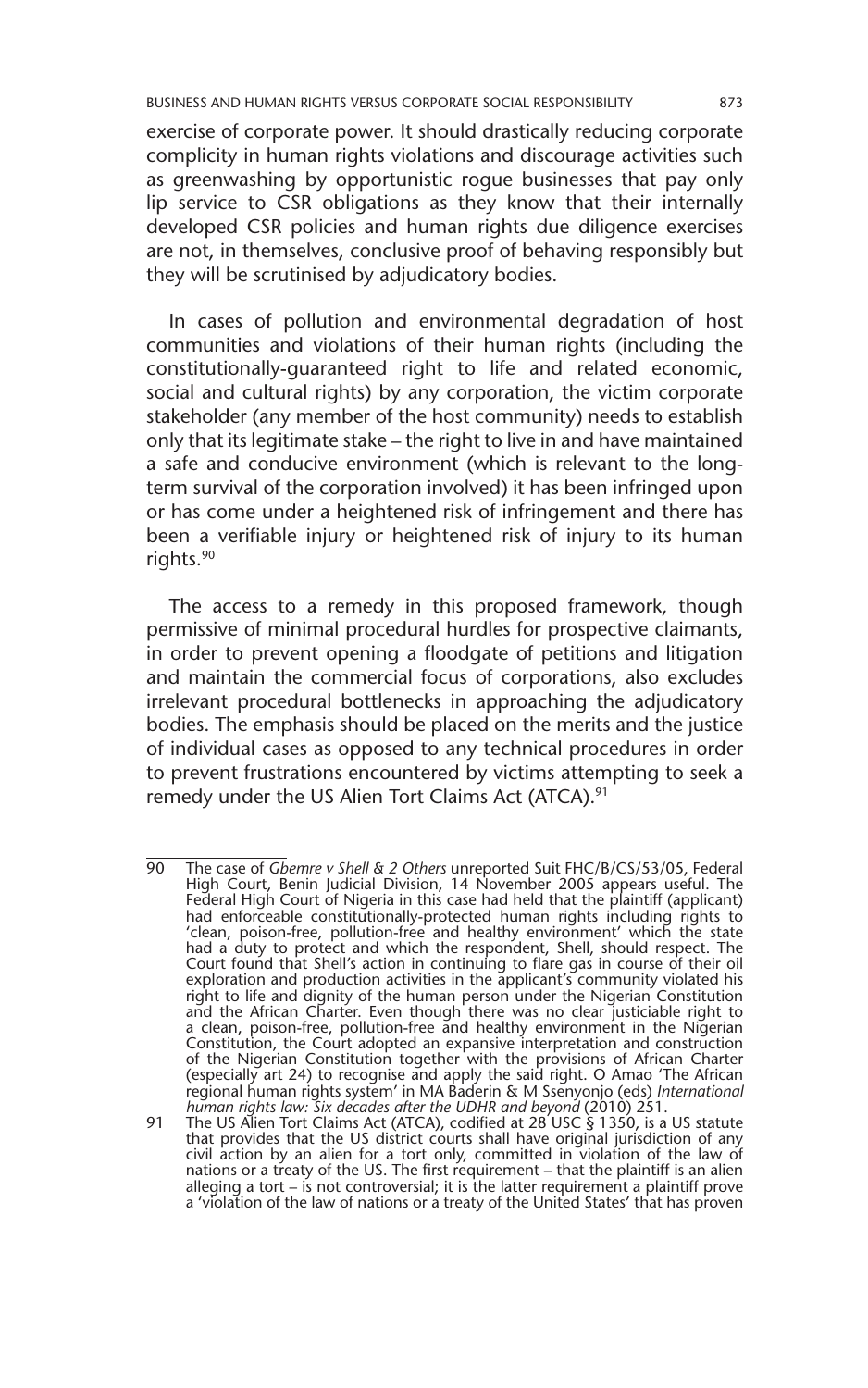In summing up, this proposal is grounded in law but is not without its shortcomings. It assumes that corporations require registration by states before carrying on business in the state, it also assumes that states not only will be willing but will be capable of adopting the proposal to check any raw exercise of corporate power. Therefore, it assumes that it is in the national interest<sup>92</sup> of states to adopt the proposal, which may be viewed as overrating the sovereign equality of states doctrine<sup>93</sup> and underestimating the power of corporations<sup>94</sup> domestically and at an intergovernmental level.<sup>95</sup> Further, the proposal expects states to incorporate the human rights due diligence obligation in their domestic company law systems, which has its limitations in assisting in the successful combatting of crossborder corporate-related human rights abuses even if all businesses are required to incorporate in individual states before operating in the state. Extra-territorial application runs the usual<sup>96</sup> risk of interstate friction, even though such extraterritorial application is useful as being a counterweight to the power, influence and threat of large corporations. Finally, unless the proposal is adopted as a legallybinding intergovernmental instrument, jurisdictional arbitrage and forum shopping whereby corporations move around scouting for favourable jurisdictions and countries with weak CSR and business and human rights regulatory frameworks to invest in becomes commonplace.

to be a greater obstacle for plaintiffs and has the effect of excluding victims of economic, social and cultural rights abuses from its framework. In *Sosa v Alvarez-Machain* 542 US 2739 (US S Ct, 2004), the US Supreme Court considered ATCA for the first time and confirmed the ability of plaintiffs to bring suits in US courts under ATCA for a 'narrow set' of human rights infringements based on violations of customary international law.

<sup>92</sup> Legislative attempts to extend human rights liabilities to home-based companies in the form of private members' Bills in the US Congress and the Parliaments of Australia, the United Kingdom and Canada have met with failure. A notable effort is the Bill C-300 *An Act Respecting Corporate Accountability for Mining, Oil and Gas Corporations in Developing Countries*, introduced in the Canadian House of Commons in 2009 but defeated in 2010; also useful to the topic are the debates surrounding and leading to the eventual sec 172 of the 2006 English Companies Act.

<sup>93</sup> See the Charter of the United Nations, art 2(1) and a corollary principle that no state may interfere in the domestic affairs of another state. See, generally, the *Declaration on Principles of International Law Concerning Friendly Relations and Cooperation Among States in Accordance with the Charter of the United Nations*, UNGA/Res/2625/(XXV): 'No state or group of states has the right to intervene, directly or indirectly, for any reason whatever, in the internal or external affairs of any other state.'

<sup>94</sup> Backer (n 45) 95-97<br>95 Buhmann (n 33) 70.<br>96 OK Fauchald & 1 Stig 95 Buhmann (n 33) 703.

<sup>96</sup> OK Fauchald & J Stigen 'Corporate responsibility before international institutions' (2009) 40 *George Washington International Law Review* 1027 1028.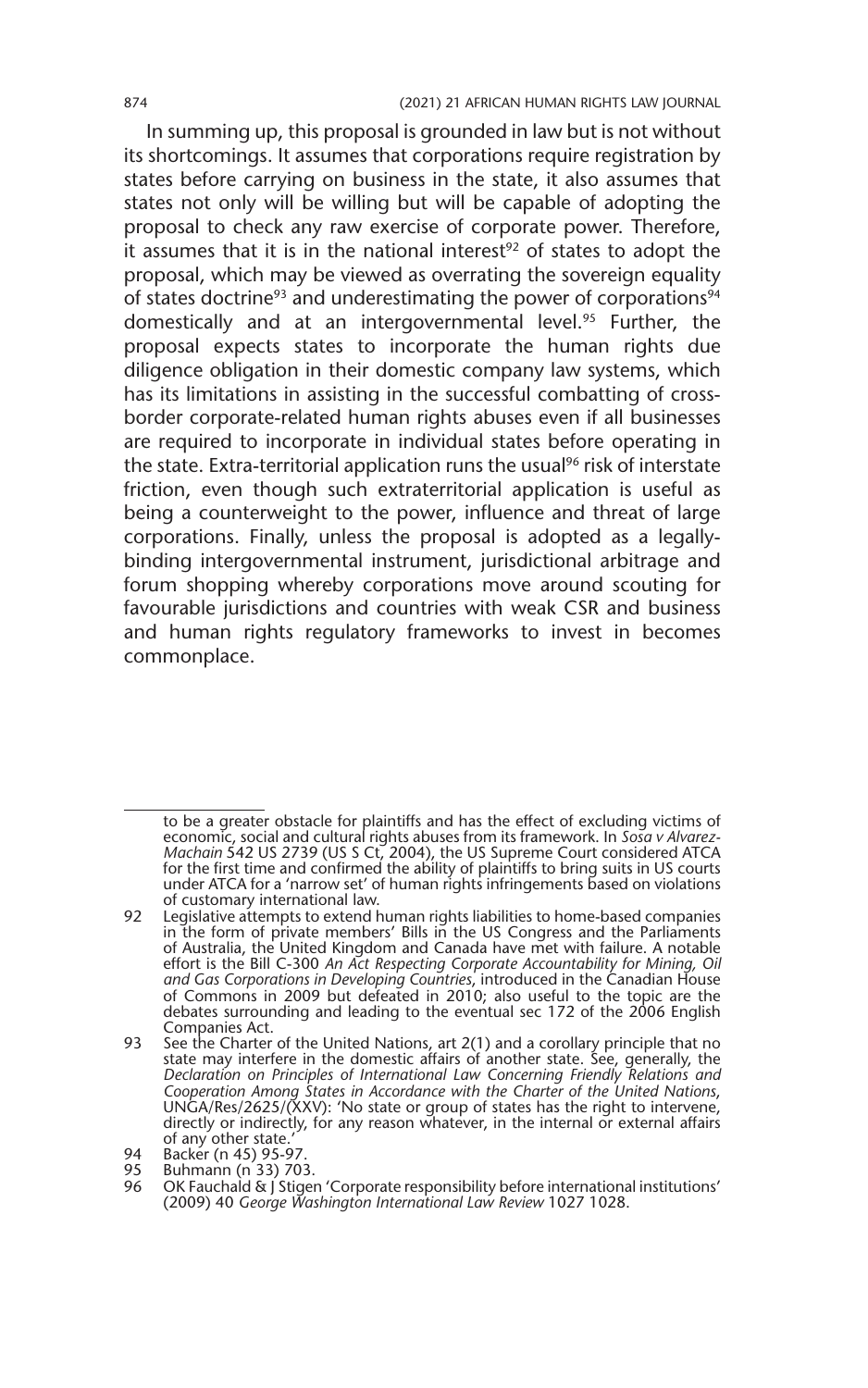#### **5 Conclusion**

The CSR and business and human rights movements have been assumed to have different but related agendas. This article clarifies the issue of whether the CSR movement goes beyond voluntary corporate charity and demonstrates it to be a regulatory movement that not only is used instrumentally as a countervailing power by the state to prevent the adverse human rights impacts of businesses but also has been adopted as self-regulatorily by the business community to manage risks associated with balancing their legal, ethical and socio-economic responsibilities. Adopting a view that transcends the notion that it is the duty of the state to fulfil human rights, the article explains that the business and human rights movement entails a focus on corporate responsibility for any adverse social, economic and environmental impacts on victim corporate stakeholders of human rights abuses. It showed the movements to be inextricably linked and established their shared objective in establishing accountability for impacts and seeking effective remedies for business-related human rights violations.

Both movements are directed at creating corporate liability for the adverse social, economic and environmental impacts of corporate operations in the public interest. The article draws attention to the futility of the debate comparing the movements in relation to finding effective remedies for victims of corporate-related human rights abuses and notes that the social, economic and environmental impacts discussed in the CSR movement are the same as the human rights impacts addressed in the business and human rights movement. The article finds that the disconnect in understanding the similariity had been as a result of many business and human rights scholars assuming that CSR advocates addressed something different from corporate accountability for impacts, including human rights impacts. Both movements expound the limits of making businesses answerable for their adverse impacts on victims' human rights.

The article underscores that the UN Guiding Principles, although not legally binding, are not without value. Based on the human rights due diligence elaborated under the UNGPs, the article proposes a remedial framework within the CSR and business and human rights regulatory movements to secure the human rights of genuine victims of corporate-related human rights abuses. In contributing to the debate about the limits of corporate responsibility for human rights, it proposes a framework focused on offering efficient access to effective remedies to victims and, having discounted any value